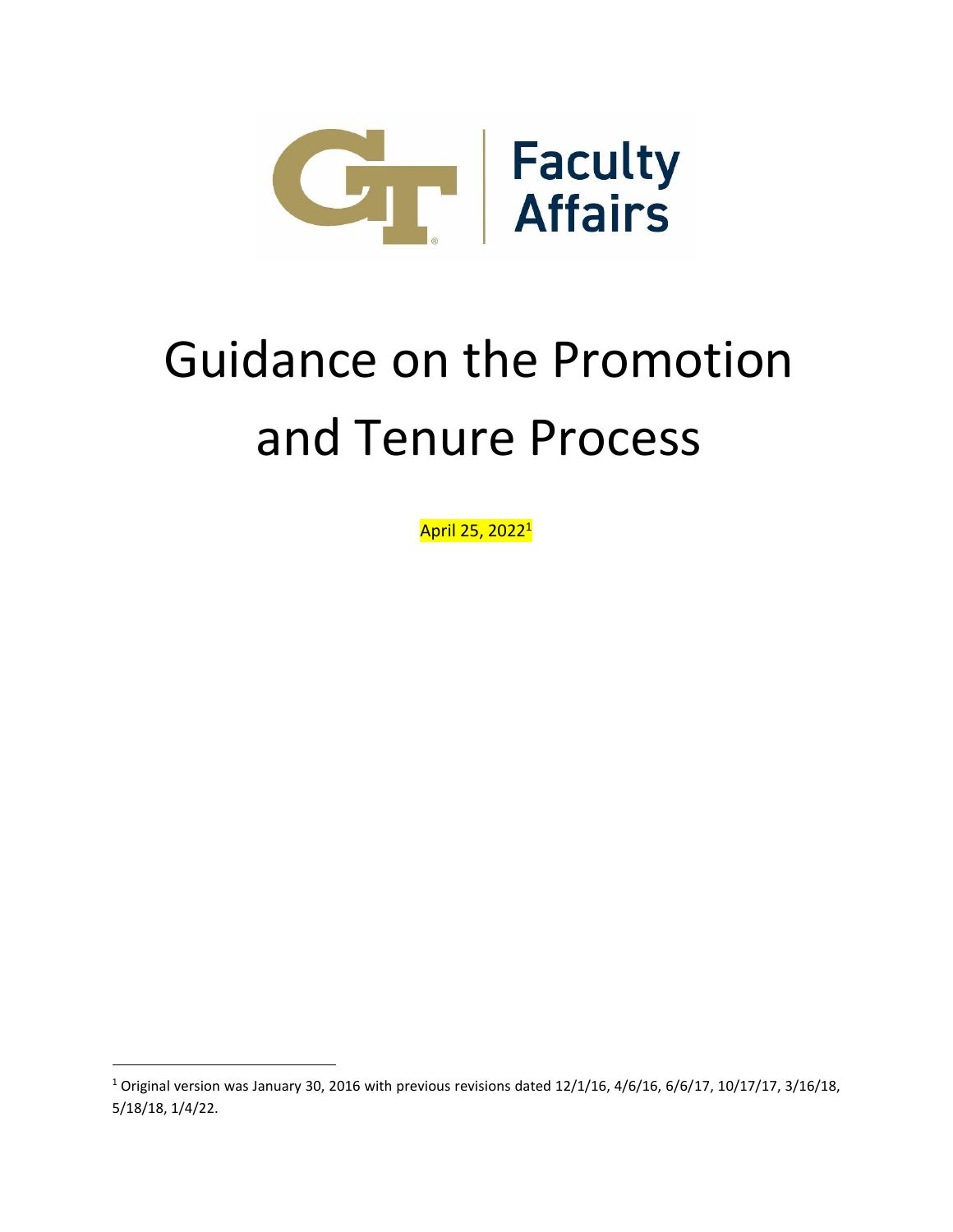## **Guidance on the Promotion and Tenure Process Office of Faculty Affairs** Updated April 25, 2022

# **Contents**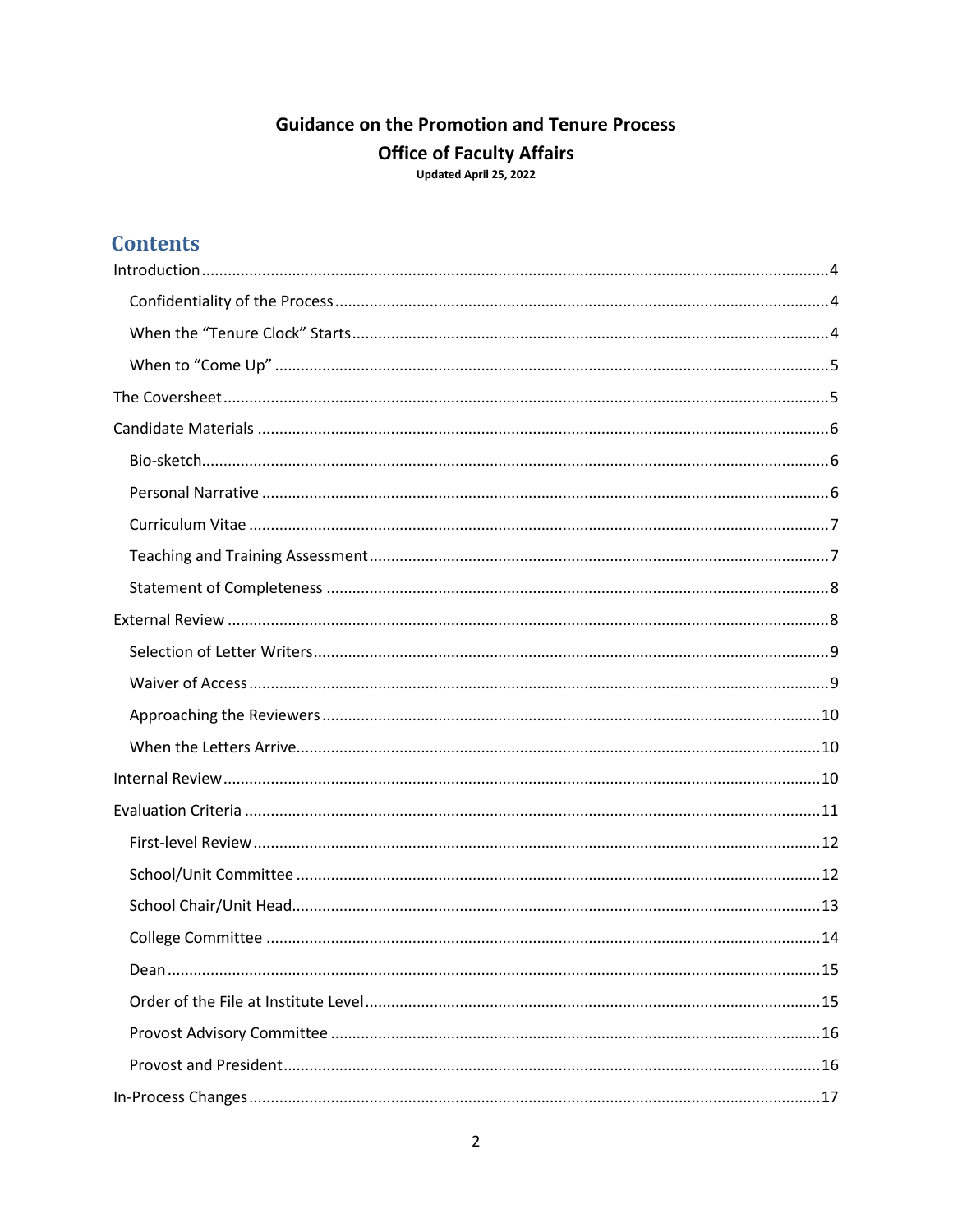| Appendix A: Guidance for Promotion and Tenure with Expanded Scope of Creativity25 |  |
|-----------------------------------------------------------------------------------|--|
|                                                                                   |  |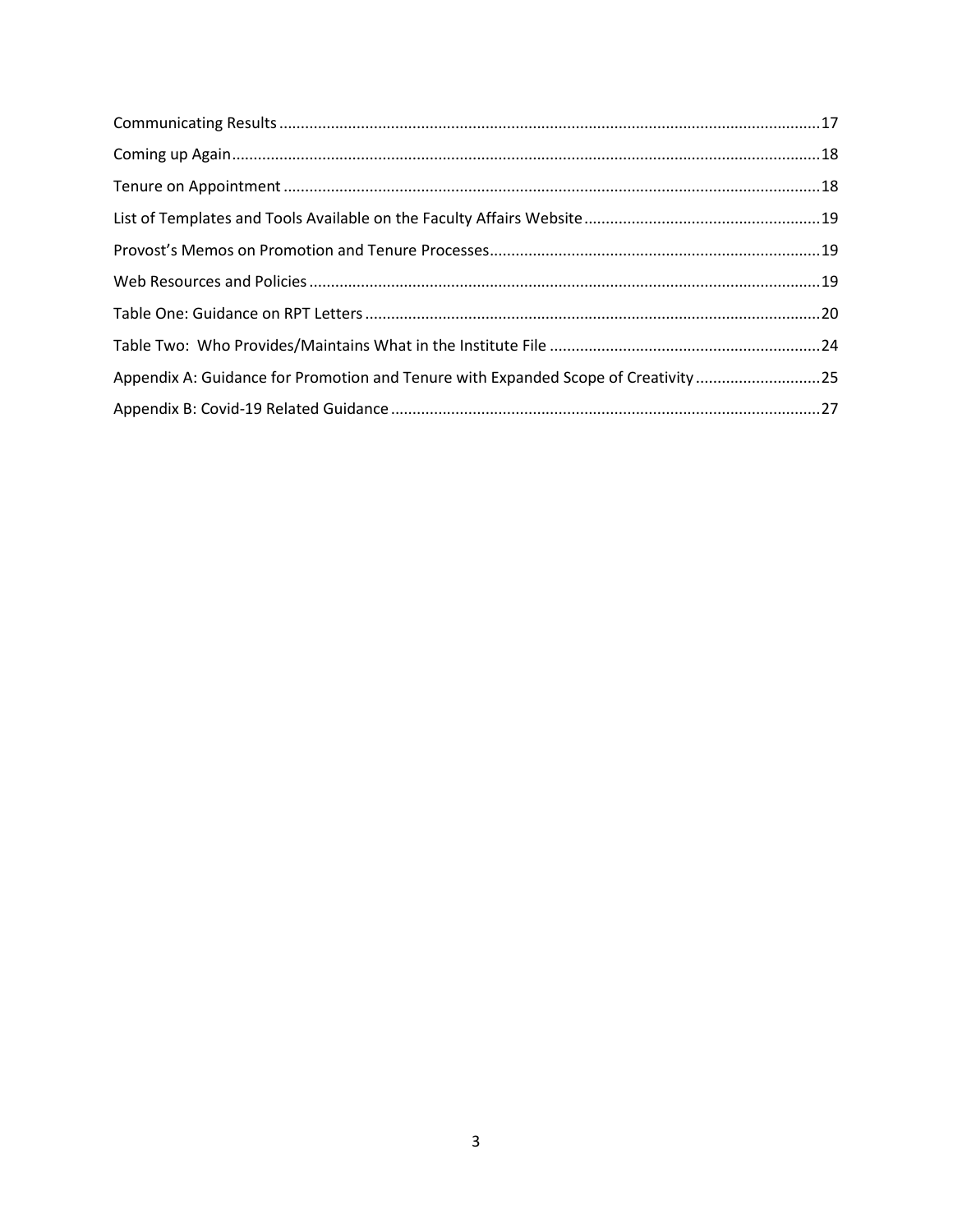## <span id="page-3-0"></span>**Introduction**

The reappointment, promotion, and tenure (RPT) process requires the utmost care and attention from all faculty and staff involved because of its central importance to the quality of education and the careers of individual faculty members. This guide aims to strengthen the quality of information that goes into the RPT process and to reinforce consistency of information across candidates. As a procedure rather than policy document, it supplements the *Faculty Handbook* sections on this process.

After a few general topics, the order of the sections of this guide follows the order in which documents are produced in the process. In general, the critical review process follows the same procedures as the promotion and tenure processes, except that external letters are not required. The last section describes the process for tenure-on-hire.

#### <span id="page-3-1"></span>**Confidentiality of the Process**

The President's final decision on reappointment, promotion, and tenure cases is informed by votes, recommendations, and discussions at several earlier stages of the internal evaluation process. *Confidentiality throughout the process is required and imperative.* Candidates are not to be told the outcome of the deliberation until the President has made a determination. At the discretion of the chair or dean, informal discussions with the candidate may be appropriate at intermediate stages, but only about the process of these deliberations, and not the anticipated outcome or anything related to confidential discussions.

After the President's decision is made, the candidate may request a redacted copy of the full file from the Office of Faculty Affairs by submitting a request to facultyaffairs@gatech.edu. Faculty Affairs removes from these files all references to external letters, including the selection of letter writers, the identity of those who wrote, quotations from the letters, and the letters themselves, to provide confidentiality for this externally solicited advice. At that time, school chairs or unit heads<sup>2</sup> may review the redacted file with the candidate; they must still take care not to reveal the contents of the letters or the confidential discussions that took place in the meetings that informed the documents in the file. Following third-year Critical Review, the school or college should provide the full package as there are no external letters.

#### <span id="page-3-2"></span>**When the "Tenure Clock" Starts**

What is colloquially known as the "tenure clock" is called the "probationary period" in the *Faculty Handbook*. Appointment letters specify the academic year when individuals are eligible to be considered for tenure and when they are required to be considered for tenure (the "can" and "must" years). The "can" year is the fifth year on the tenure track and the "must" year is the sixth. If any years of credit toward tenure are awarded, the initial letter of appointment must specify this, including for untenured associate professors. Three years of credit toward tenure (the maximum allowed under Board of Regents [BOR] policy) allow individuals to come up for consideration in their second year at Georgia

 $2$  Unit heads are generally school chairs, except in colleges without schools, where the dean serves in this role or designates an associate dean to do so. This document uses the terms unit head and school chair interchangeably.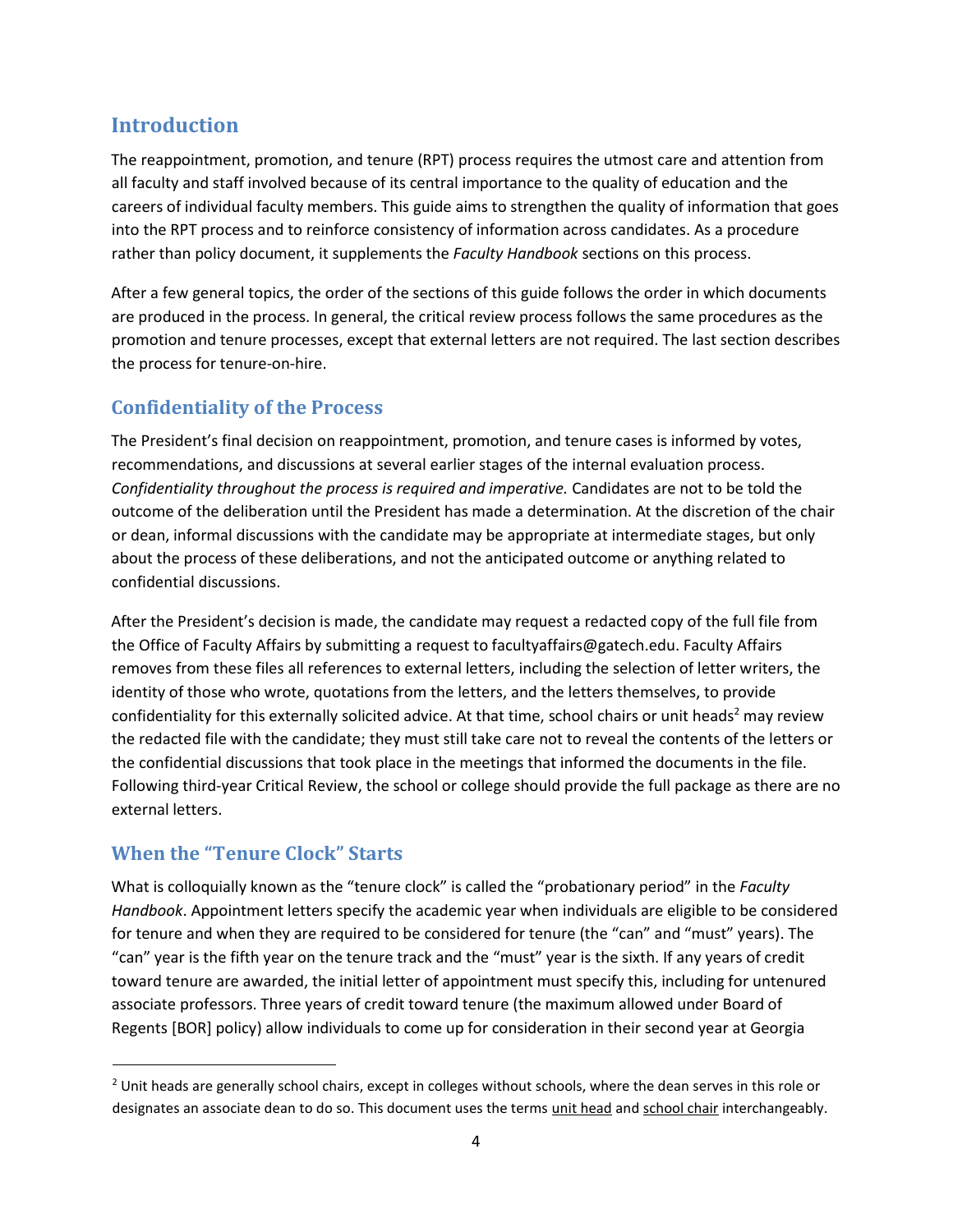Tech, although school chairs may advise candidates to wait longer to establish themselves in the Tech environment. When individuals start service after October 15 of an academic year, that year is not counted toward the tenure timeline; the "clock" starts the following academic year. (see BOR *Academic Affairs & Student Affairs Handbook* section 4.4.1 for details)

## <span id="page-4-0"></span>**When to "Come Up"**

#### (See *Faculty Handbook* section 3.3.6 for details.)

BOR rules and the Faculty Handbook allow for individuals to be considered for promotion with a minimum of four years in grade and to be considered for tenure with a minimum of five years of service. The normal time for assistant professors to go up for tenure and promotion is in their sixth year of service. Similarly, the sixth year of service is considered the normal time for promotion from associate to full professor. It is generally expected that candidates who go up for promotion prior to the normal time frame are exceptional in that they meet the normal criteria for promotion within an earlier time frame. The general expectation is that an individual will be considered for tenure only once, but a second request is acceptable practice; see the section of this document on "coming up again."

Once the minimum time-in-grade requirement has been met for an associate professor, the question of whether the individual is ready for promotion to full professor is a judgment call made jointly by the individual and the school chair. In Georgia Tech practice, if an individual requests to be considered for promotion to full professor after meeting the minimum eligibility requirements, the case must be put forward. Any questions about whether a faculty member is eligible for review should be discussed with the Office of Faculty Affairs before the process starts. Candidates may be put forward for promotion with less than the required minimum four years of grade with strong justification and prior permission from the President before the promotion documentation is submitted.

#### <span id="page-4-1"></span>**The Coversheet**

The candidate profile and coversheet is generated via th[e PROMOTE system.](https://docs.tag.gatech.edu/pages/viewpage.action?pageId=21332328) At the start of the process, typically the spring before the candidate goes up, the unit/college contact adds the candidate to the PROMOTE system and enters the information on the coversheet. All coversheet information must then be confirmed among the unit, college, and Faculty Affairs. The coversheet specifies when the probationary period ("tenure clock") started for untenured faculty and any extensions through approved leaves of absence. The number of years that the individual spent in a non-tenure-track position before starting the probationary period are also indicated, along with any credit toward the "can" year determined at the time of hiring. To protect the privacy of health-related information, the reason for approved extensions of the probationary period should never be included, either on the coversheet or in the discussion of the case at any level. Votes and recommendations from the internal evaluation of the file are recorded on the coversheet as the process moves forward, with secure electronic entry of votes by or on behalf of committee chairs, school chairs, deans, Provost, and President.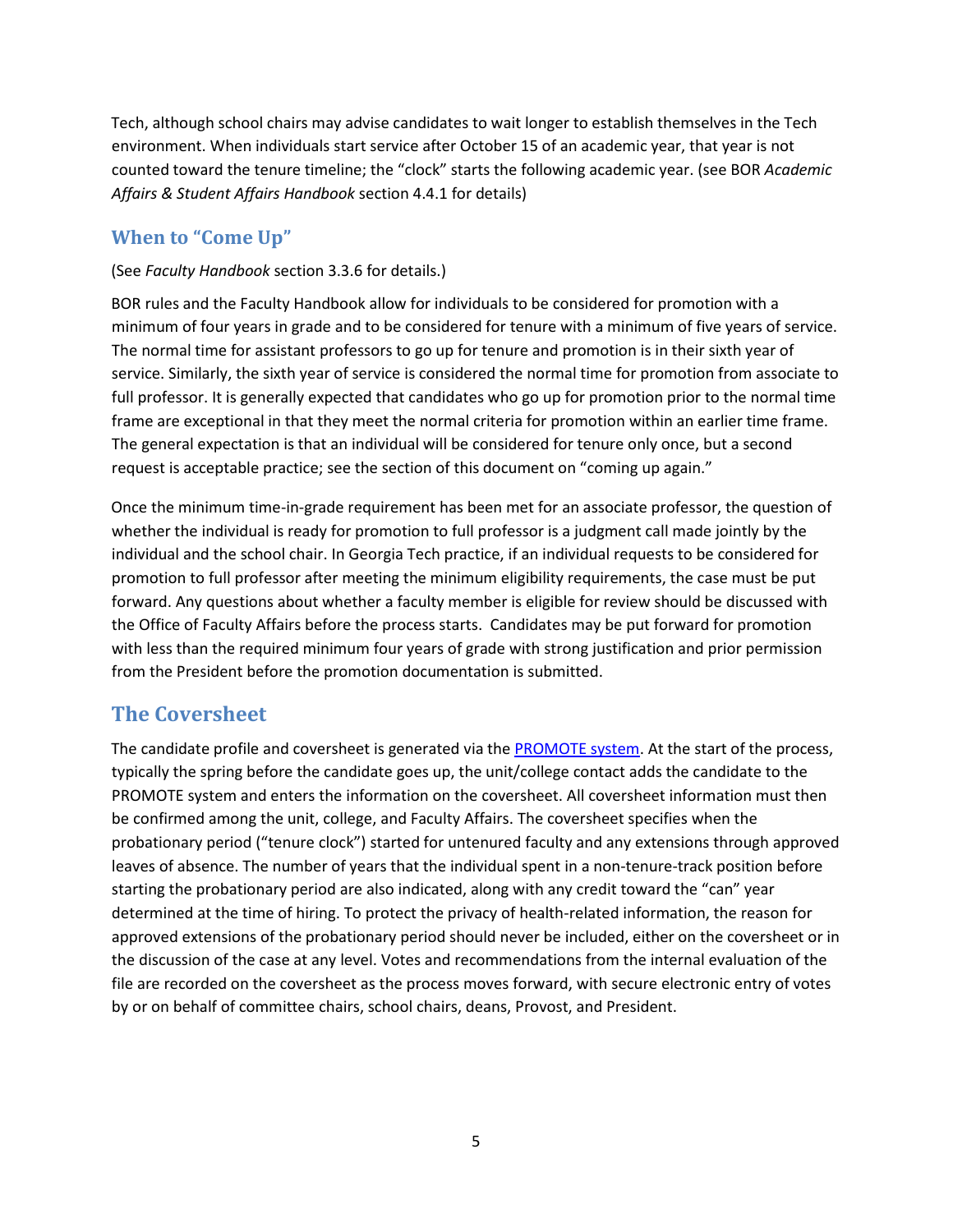# <span id="page-5-0"></span>**Candidate Materials**

Each candidate prepares several documents that form the basis for the file: a bio-sketch, a personal narrative, a *curriculum vitae*, and a table of normalized Course Instructor Opinion Survey (CIOS scores).<sup>3</sup> In addition, the candidate submits three to five examples of relevant creative work. The unit head or school RPT committee chair may provide guidance and advice to the candidate in preparing these documents to help ensure that the document communicates well to an interdisciplinary audience, states clearly the importance and impact of the candidate's work, is accurate, and neither over-represents nor under-represents the candidate's accomplishments. Candidates upload the components of the dossier into the PROMOTE system, certify that their documents are complete, and indicate on the access waiver whether or not they forego their rights to see the external letters.

The Faculty Handbook provides a broader spectrum of criteria for evaluating creativity for promotion and tenure than is usually considered in specific disciplines. In unusual cases where a candidate would like to use a more expanded view of creativity than is typical in their discipline, they may consider using the guidance given in Appendix A to build their package. In addition, Appendix B provides information on how to include the effects of Covid-19 on a candidate's career progression.

#### <span id="page-5-1"></span>**Bio-sketch<sup>4</sup>**

The file should begin with a brief bio-sketch for the candidate that is designed to introduce the candidate to a general audience. The bio-sketch will always be the first item that appears (after the coversheet) in the file that goes to the Provost. So, it should receive particular attention as a summary of key information in the file. The bio-sketch should begin with the candidate's name, rank, and school; degrees; and history of time at Georgia Tech. It should then briefly explain the candidate's research area, including why it is important. A sentence or two on awards and impact may be included. The biosketch should be written in the third person, be no longer than 150 words, and be provided on a separate page. No picture of the candidate should be included in the bio-sketch or anywhere else in the file.

#### <span id="page-5-2"></span>**Personal Narrative**

Candidates must write a brief summary of their major accomplishments at Georgia Tech with regard to teaching, research, creativity, and service (see *Faculty Handbook* Section 3.3.8). This is the candidate's "voice" in the file, the place that provides an opportunity to explain context, significance, and impact. Candidates should point out innovative elements of their scholarship and educational contributions.

In terms of educational contributions, candidates should describe their teaching philosophies, educational innovations, and responses to teaching evaluations. A good resource for describing an effective narrative for educational contributions is the guidance given for "Reflection & Self-Evaluation"

<sup>&</sup>lt;sup>3</sup> Some schools have their staff prepare the tables for the candidates' file. However, candidates should at least confirm the data.

<sup>4</sup> The biosketch is not required by the *Faculty Handbook* but has been the practice in some schools. As of 2014, it is being adopted for general use based on the recommendation of a cross-college task force.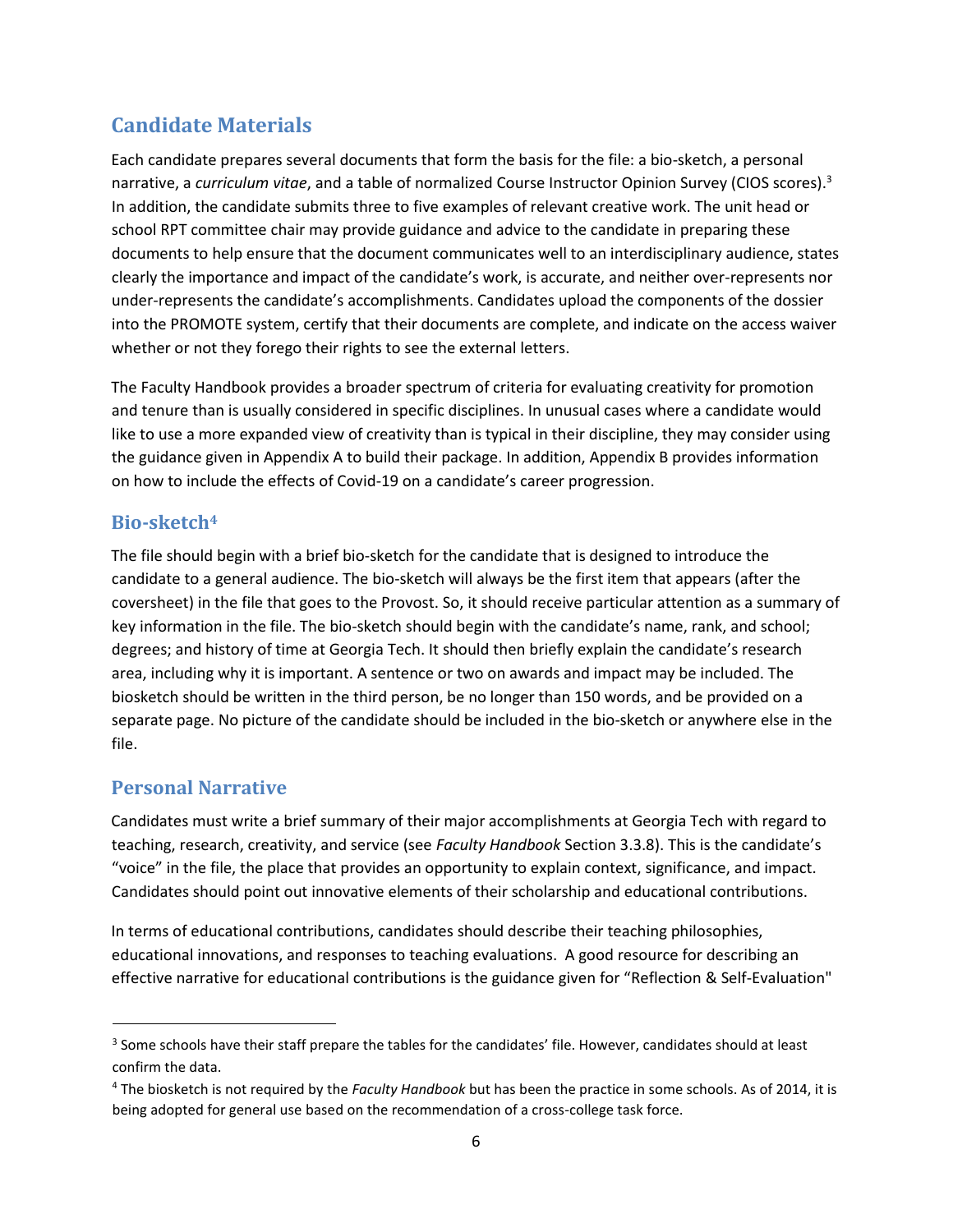in the [Teaching Portfolio format](https://faculty.gatech.edu/sites/default/files/images/teaching_portfolio_promotion_guidelines_7-5-2018.pdf) used for Lecturers. The narrative should also discuss their approaches and accomplishments for mentoring and training students and post docs in research, where appropriate.

The personal narrative should not merely summarize the examples of creative contributions but rather place them in the context of the school, college, Institute, and discipline. Candidates can use the personal narrative to clarify their contributions in collaborative work.

The *Faculty Handbook* requires that "these personal narratives shall be three to five pages with one-inch margins, standard single-spaced and 10-point minimum font." Although some colleges have had longer formats in the past and split the three topics into separate statements, these formats are no longer being accepted for Institute-level review. The personal narrative may be written in the first or third persons.

## <span id="page-6-0"></span>**Curriculum Vitae**

The *curriculum vitae* (CV) should be provided in the [Institute standard format,](http://faculty.gatech.edu/sites/default/files/documents/standard-cv-format-for-rpt-0215.docx) which is posted on the [Faculty Affairs website.](http://facultyaffairs.gatech.edu/current-faculty/promotion-tenure) The format provides a top-level outline of key elements to be listed; colleges are free to fill in more detailed levels that are appropriate in their areas as long as they maintain the overall order (check individual college websites for this information). Unit heads or the faculty committee chairs should work with candidates to make sure that activities are reported in the correct categories, particularly peer-reviewed publications and grants as principal investigator, and ensure that collaborative efforts are appropriately represented.<sup>5</sup> The CV must include a table of contents and page numbers. The CV should not use a type font less than 11 points nor margins less than 3/4 of an inch. Using the standard format provides an easier means for evaluators to review the packages in a consistent manner; however, the *Faculty Handbook* does allow for some flexibility in format. Any deviations from the Institute standard format need to be reviewed by Faculty Development administrators or Faculty Affairs representatives in the unit/college or Institute level. If the candidate is worried about listing unfunded proposals or other awards or projects that may be in a nondisclosure phase in the CV sent to external reviewers, these may be put into an addendum to the CV and placed behind the CV for the internal reviews. The addendum should be signed and dated.

## <span id="page-6-1"></span>**Teaching and Training Assessment**

The educational roles of the candidate should receive considerable attention in the file. The list of elements that appear in *Faculty Handbook* Section 3.3.7 Promotion and Tenure Evaluation provides a useful check list for what can be included as evidence of contributions as a teacher and educator. Some of these items can be listed, where appropriate, in the CV or in the personal narrative.

The teaching and training assessment section of the file should contain the summary table on CIOS scores. The Faculty Executive Board voted in March 2020 that all Colleges develop a second metric of teaching effectiveness,<sup>6</sup> which would be included in this section (the original targeted effective date of

<sup>&</sup>lt;sup>5</sup> Some units require candidates to indicate their percentage contribution for each publication.

<sup>&</sup>lt;sup>6</sup> The details of the FEB motion is "Specifically, all programs must develop one method, in addition to CIOS reports, to evaluate faculty teaching. The additional method will be used going forward to generate performance data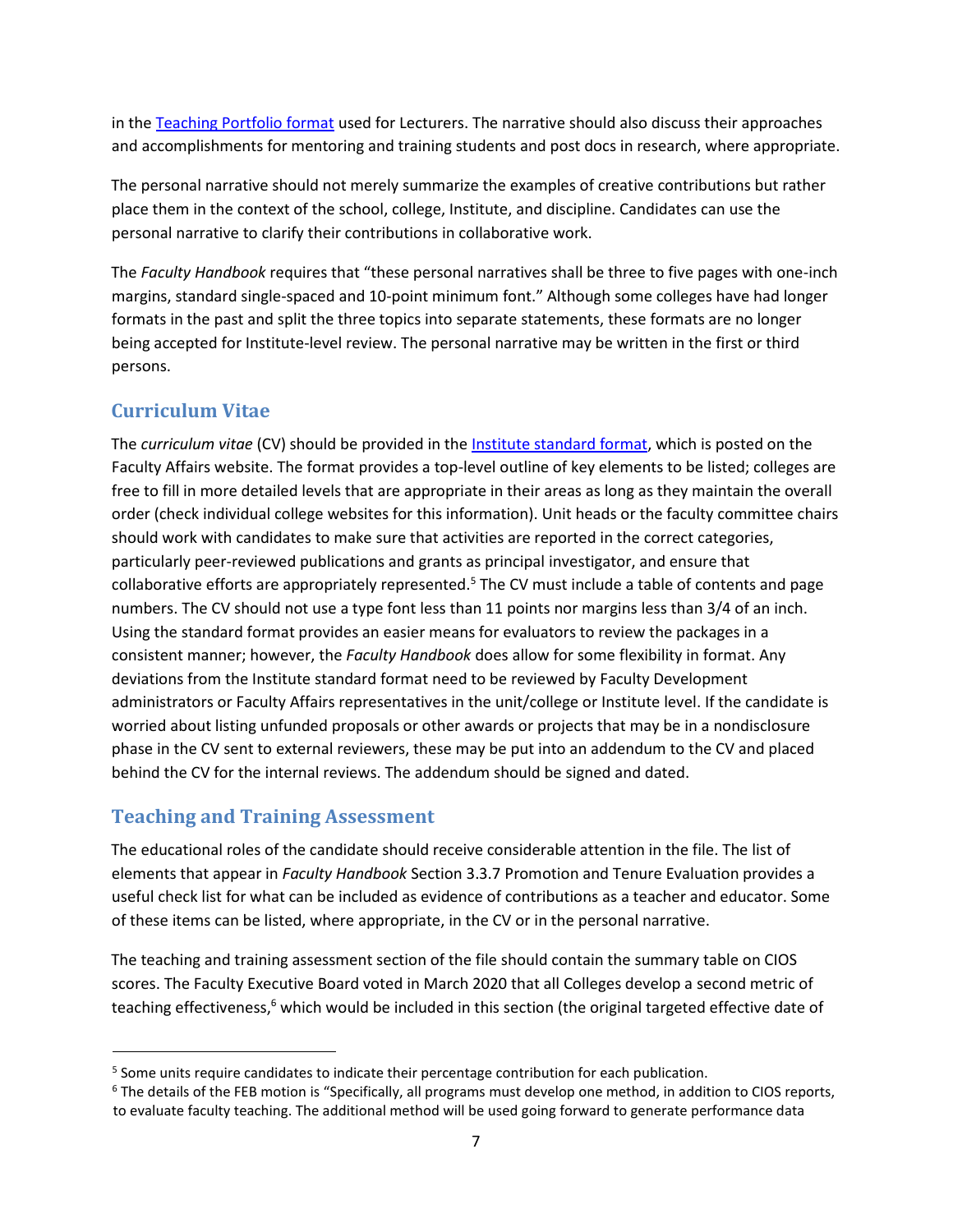AY 2022-2023 has been delayed due to the impact of Covid and needs to be re-determined). Faculty discussions of teaching effectiveness should appear in the personal narrative. **Faculty may optionally** include additional evidence of teaching effectiveness as guided by the "Teaching Skills and Methods" entry in the *Faculty Handbook* Section 3.3.7 Promotion and Tenure Evaluation (limited to two pages). Candidates should prepare or supervise the preparation of their own tables of student evaluation scores from CIOS, limited to the last five years for promotion from associate to full professor. A format is available on the **Faculty Affairs website**. For the standard documentation, only the scores on the question "Is the instructor an effective teacher?" are required, but a separate table with others is encouraged. At the top of the table, a section for normative data on the "effective teacher" question for the candidate's college and school (i.e., subject abbreviation such as MATH or ISYE) should appear, to provide the appropriate context for the numbers in the table. This information will be posted on the Office of Assessment web site for the five years preceding the review as soon as the data become available. If a faculty member is teaching a cross-listed course that has a small number of students in each section, the faculty member may combine the scores using the standard table format and use the normative data for the combined size.

#### <span id="page-7-0"></span>**Statement of Completeness**

After candidates' materials are complete, they should sign and date a Statement of Completeness. The form is available on the [Faculty Affairs website.](http://facultyaffairs.gatech.edu/faculty-affairs-reps/promotion-tenure) Each document covered by the statement should be dated and should not change after the candidate signs the form. The candidate may provide an addendum to the CV at the start of the fall semester and in December before the file goes to Faculty Affairs in separate memos in the file with a specific date and clear information on what is being updated. The candidate should also sign and date these memos. These updates should be significant such as additional awards, grants, or publications.

#### <span id="page-7-1"></span>**External Review**

For promotion and tenure, external letters of evaluation are required.<sup>7</sup> A minimum of five letters is expected in each file. Because not every reviewer returns a letter in the end, units generally ask for more in order to make sure that at least five are available.

alongside CIOS reports for critical review, tenure, promotion, and post-tenure review. The type of additional method may be driven by academic and program needs rather than by faculty evaluation processes. It is recommended that the findings in the Task Force for Teaching Effectiveness be reviewed as options are explored. The methods should be approved by the relevant faculty bodies. Timeline: a plan of action should be in place by Fall 2020. During AY 2021-2022, each unit should adopt its new method on a trial basis for formative evaluation and fine-tuning of the method itself. The revised evaluation process will be required for the AY 2022-2023 evaluation cycle." Faculty in units which have previously established second metrics for teaching effectiveness should follow those procedures. Faculty in units which have not yet established second metrics for teaching effectiveness should discuss their efforts at teaching effectiveness in the personal narrative.

<sup>&</sup>lt;sup>7</sup> See the **Faculty Affairs website** [fo](http://facultyaffairs.gatech.edu/deans-chairs/promotion-tenure)r the 2013 guidance memo from the Provost regarding the external review letters.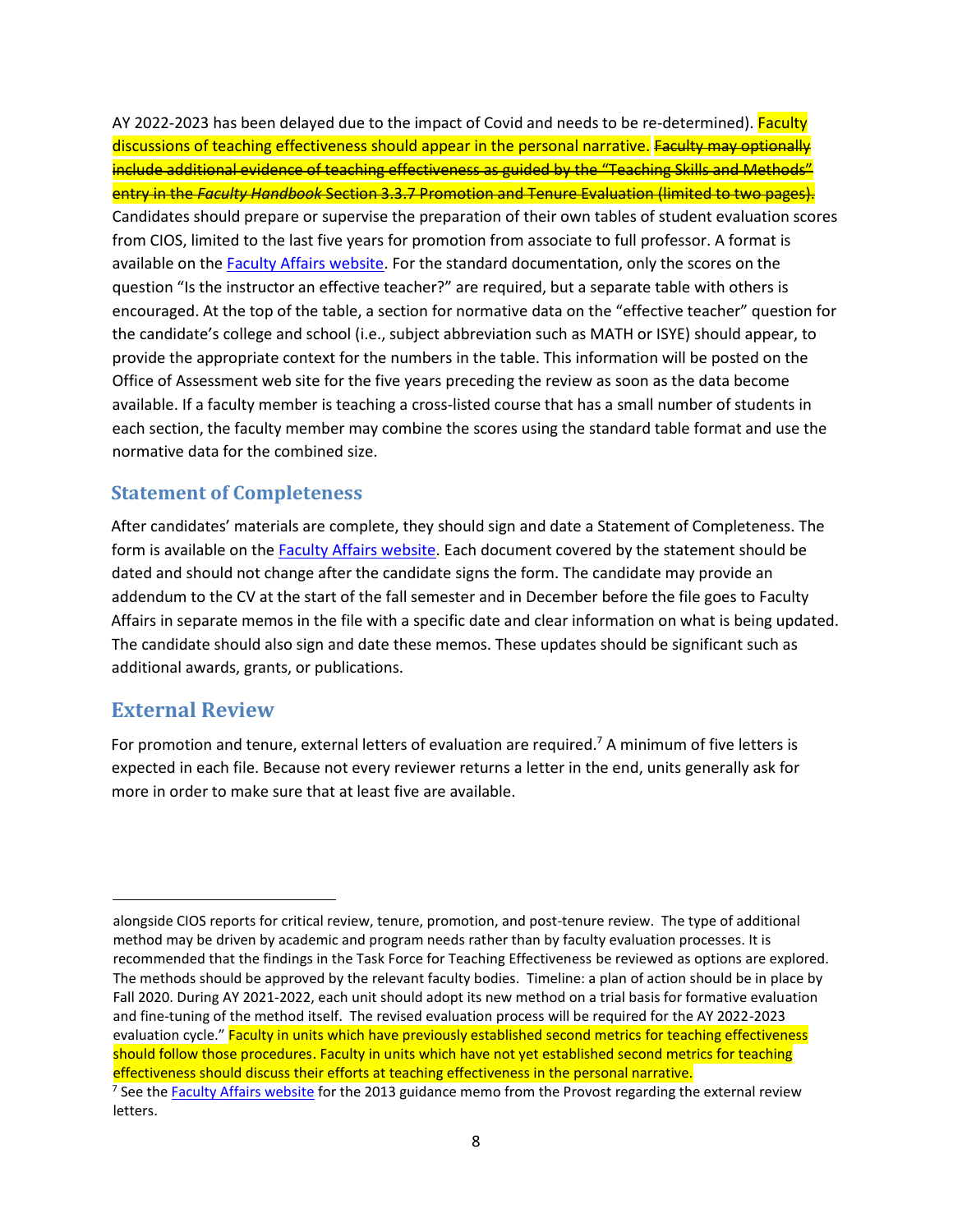## <span id="page-8-0"></span>**Selection of Letter Writers**

As specified in the *Faculty Handbook*, the school chair or unit head and candidate should jointly develop the list of external reviewers to ask. The process of selection should start with the candidate and the school chair independently developing lists of possible reviewers. School chairs or unit heads may consult with others in developing their lists, including school or unit promotion and tenure committees;

local practices vary on this point. According to the *Faculty Handbook* (Section 3.3.8), "The final decision regarding who shall be selected to provide recommendations from the list shall rest with the Unit Head and the faculty committee."

Reviewers should be "clear leaders in the field" of the candidate, such as full professors at equivalent or better institutions or senior leaders in industry research. Associate professors should be avoided, but if they are used, the unit should certify that they are tenured. All the academic reviewers should be from peer, near-peer, or stronger programs, with the understanding that the leading programs in particular fields may not always be located at top universities. The list should include international reviewers for promotion to full professor, though it is not required that a letter be received from an international reviewer. Conflicts of interest should be avoided; but if they exist, they must be declared in the letter. Doctoral or postdoctoral advisors may be asked to write letters, as long as they are clearly identified as such.<sup>8</sup> As the *Faculty Handbook* indicates, "Candidates may request that a particular individual not be contacted as an external reviewer." (Section 3.3.8, External Peer Review)

The *Faculty Handbook* requires that the list provided by the candidate appears in the file, and the Provost asks that each file show clearly which names were suggested by the candidate, which by the chair or unit head, and which by both. The final selections should include a majority of names independently selected by the chair or unit head, regardless of whether these were also proposed by the candidate. In the end, the file should indicate which proposed reviewers were approached, which ones agreed to review (with the reason for declining if that is the case), and whether the review was returned.

The candidate and school chair or unit head will each add their list of external reviewers via the PROMOTE system, including short bio-sketches for the reviewers. These bio-sketches must be very short paragraphs (less than 100 words) and compiled in a list format. Files that do not use the template, have longer reviewer bio-sketches, or are not compiled will be returned to units for reformatting before they go to the Provost's Advisory Committee, also known as the Institute Promotion and Tenure Committee.

#### <span id="page-8-1"></span>**Waiver of Access**

Before sending letters of request to the selected letter writers, the unit should have candidates sign the form that indicates whether or not they waive the right to see the letters. The letter requesting the

<sup>8</sup> The *Faculty Handbook* (Section 3.3.8) instructs, "If the School Chair or Dean concludes that circumstances require use of that reviewer, the letter must be in addition to those normally required, identified as such, and filed separately from the other external letters. A justification for including the letter must be included in the package."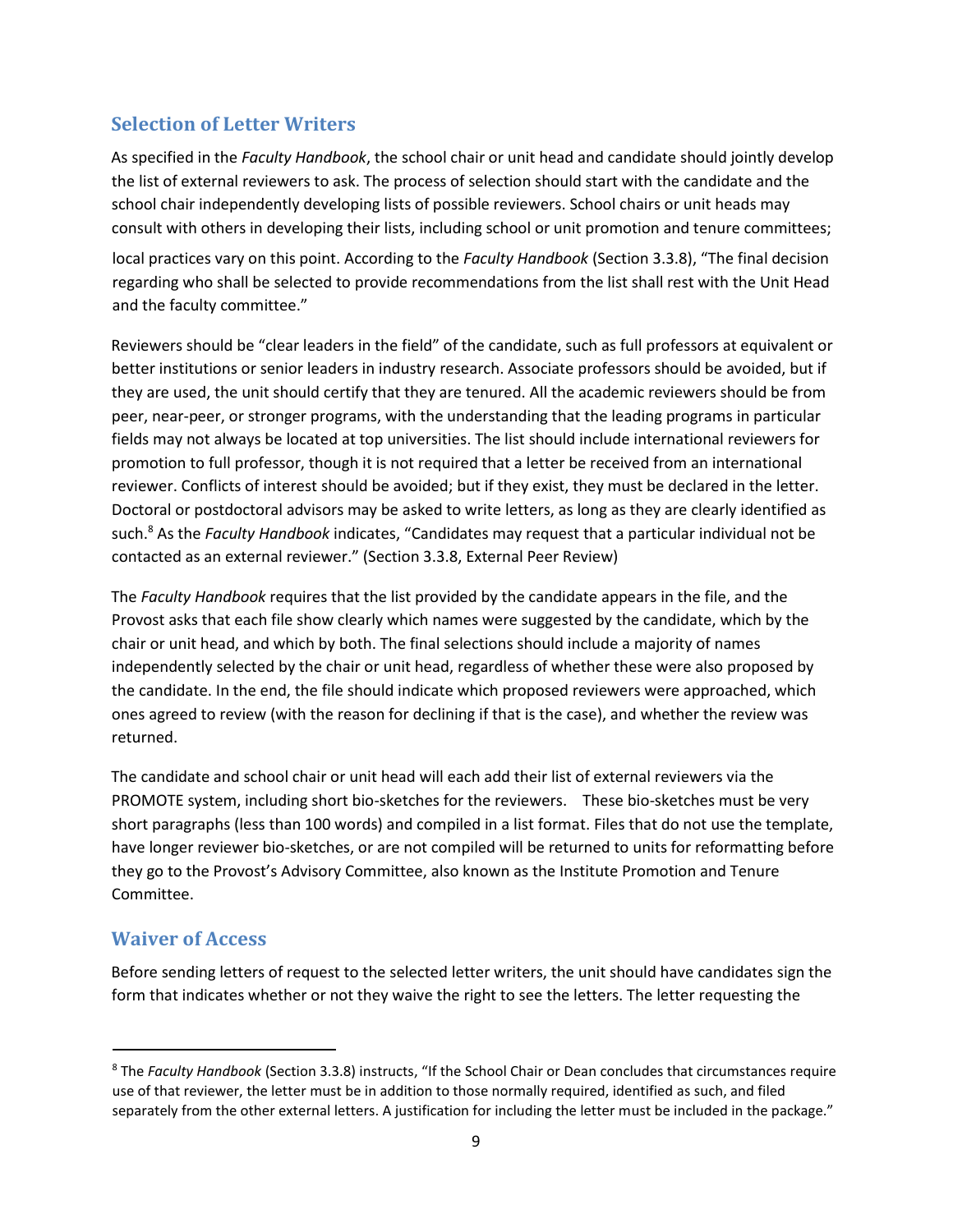external review must indicate which option the candidate chose. The form is available on the Faculty Affairs website (it is called ["Waiver Statement"](http://facultyaffairs.gatech.edu/sites/default/files/documents/waiver_of_right_of_access.pdf)[\).](http://facultyaffairs.gatech.edu/sites/default/files/documents/waiver_of_right_of_access.pdf)

#### <span id="page-9-0"></span>**Approaching the Reviewers**

The school chair or unit head should request the letters of review using the standard template letter( $s$ ) provided in [PROMOTE.](https://docs.tag.gatech.edu/display/PKB/Overview%3A+How+to+Manage+External+Reviewers+and+Evaluators) These templates have an editable section where the chair or unit head may personalize the letter to a particular reviewer. Neither the chair, unit head, nor anyone else should make informal contacts beforehand to determine willingness. Instead, the initial approach should be a formal request with some materials attached that give adequate information on the candidate's substantive area, so that reviewers can make informed choices about whether they have the right expertise to do the review; for example, sending the bio-sketch and a CV might be appropriate, whether or not the CV is in standard format. The full file can be provided later with a more detailed formal request. Maintaining this practice avoids the appearance that the chair or unit head is picking particularly positive or negative reviewers or unconsciously communicating the chair's or unit heads' expected outcome. It also helps assure that practices are consistent across campus.

Writers should be asked to focus on the candidate's scholarly and creative contributions; to offer information on professional service if they have it; and comment on teaching only if they have direct experience. They should be instructed that they should not give an opinion regarding promotion or tenure. Should the reviewer add such commentary anyway, it be ignored by any evaluators.

A particularly important part of the template is the wording approved by Georgia Tech's Office of Legal Affairs on confidentiality of the letters. If the candidate has waived the right to see the letters, Georgia Tech promises reviewers that it will keep their letters confidential to the greatest extent permitted by law. To complement Georgia Tech's legal efforts, the chair's or unit heads' letter asks reviewers to request confidentiality specifically in their letters. All of this language is critical to establish the credibility of the letters we receive.

#### <span id="page-9-1"></span>**When the Letters Arrive**

The External Reviewer List, the table that collects the information on reviewer nomination and selection, will be generated via the PROMOTE system. When the letter is submitted or uploaded by the unit administrator into the system, the letter will be labeled as "Reviewer 1," "Reviewer 3," etc. These identifiers should then be used instead of reviewer names in the internal review documents.

If candidates request copies of their files after the decision has been made, Faculty Affairs has to remove even these reviewer identifiers and all quotations from reviews before the file is given to the candidate (a process called "redacting"). To make this work cleaner, it would be helpful if the internal review included a separate "Analysis of Reviews" section rather than interweaving reviewer comments throughout. However, this separate section is not required.

## <span id="page-9-2"></span>**Internal Review**

Each candidate's file goes through six stages of review, generally at least three by faculty and three by administrators, before reaching the President for a decision. Typically, 35 or more members of the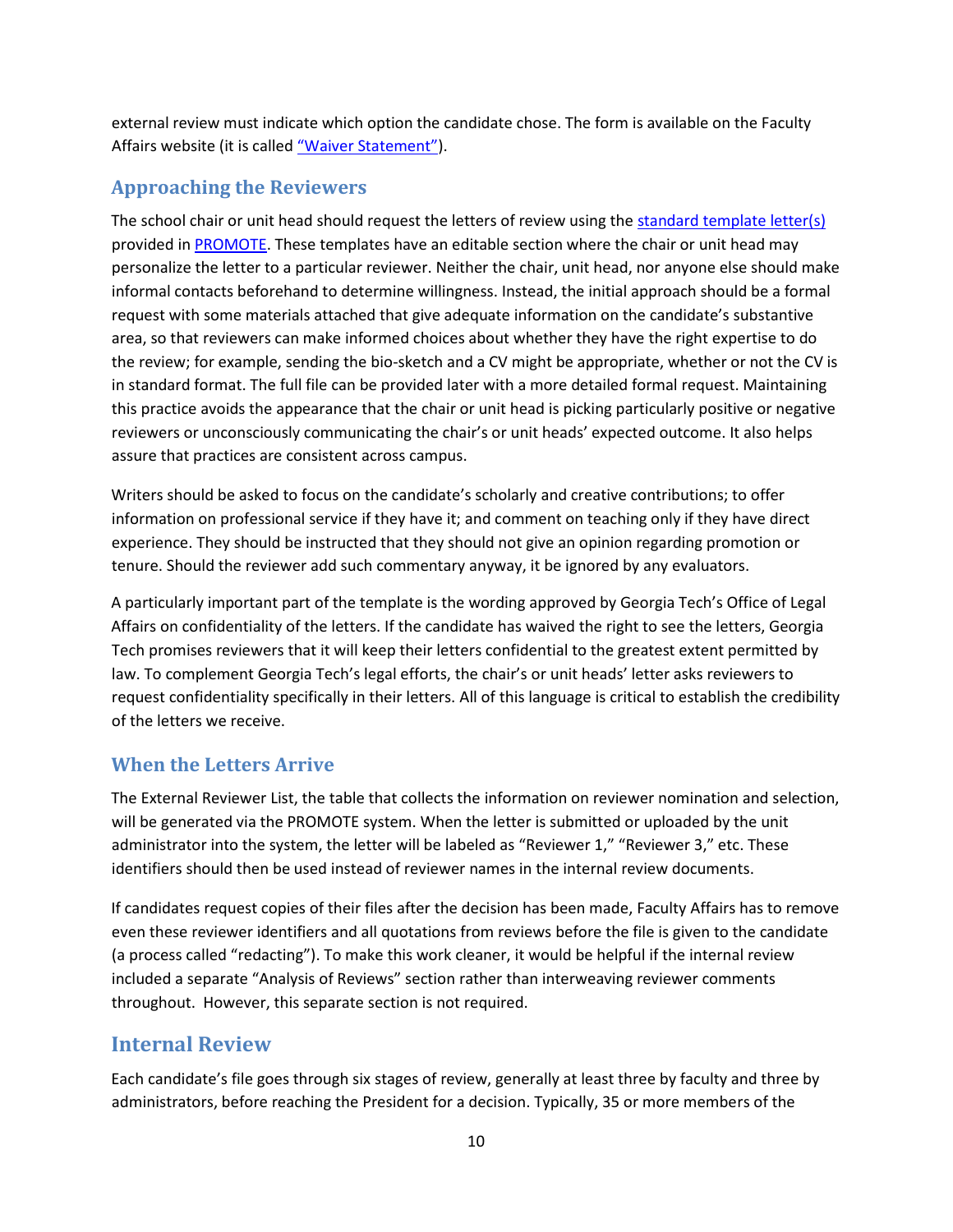tenured faculty have reviewed the file along the way. *Again, complete confidentiality is required and imperative throughout the process.* Table One, provided at the end of this document, summarizes the structures and issues addressed in the document prepared at each stage. Occasionally, situations arise that may result in a need to change the process or documentation once the review has started. Examples are covered in the section "In-Process Changes."

## <span id="page-10-0"></span>**Evaluation Criteria**

The criteria for evaluation are set both by broad policies established by the BOR (Policy Manual Section 8.3.6) and the *Faculty Handbook* (Section 3.3.6; expanded upon in 3.3.7 and 3.3.8). The three areas are abbreviated as teaching, creativity, and service. Each area has several internal dimensions, which should be interpreted in ways that are appropriate to the individual faculty member's field and circumstances. For example, the quantity and quality of doctoral student advising is important to include under teaching in many schools, but is much less relevant in those with small doctoral programs or none at all. Caution should be made when including information on indices of citations, such as an h-index. For example, Google Scholar has the disclaimer "Google does not warrant that the information is complete or accurate." In addition, there have been several articles citing bias in the use of h-indices.<sup>9</sup>

The Faculty Handbook (3.3.4) notes that "Each instructional Unit should have a set of clearly defined and prioritized objectives defined in accordance with the mission of that Unit. The more clearly and specifically the objectives are articulated, the more precisely can an individual's capability and interest be compared to those objectives. The objectives are not static; however, they must be influenced or modified by factors such as changing enrollment patterns and changes in the unit's and Georgia Tech's mission within the University System of Georgia. Modifications in objectives typically occur gradually, not instantaneously, thus permitting faculty awareness of the changes." The Faculty Handbook (3.3.8) also states that "Each College (or Unit within a College) should determine and publish appropriate measures of scholarly impact of Faculty candidates for Promotion and Tenure. Each Promotion and Tenure package should include an explicit discussion of the impact of the candidate's scholarship relative to the College's or Unit's measure of impact." These objectives and measures should be defined by the faculty of each school or unit; the Faculty Advisory Committee (FAC) or its equivalent should be in charge of their definition and publicization. These objectives should be broad enough to include all faculty members of the school or unit, some of whom may not produce scholarly or creative products that fit the traditional definitions of a school or unit's discipline. See Appendix A for guidance on assessment of non-traditional or non-disciplinary scholarly and creative products.

Racial disparities in science and publishin[g: https://asapbio.org/racial-disparities](https://asapbio.org/racial-disparities) Implications of sex disparities in the h-index for academic medicine: <https://jamanetwork.com/journals/jamanetworkopen/fullarticle/2781502>

<sup>9</sup> Gender and the h index in psychology:<https://link.springer.com/content/pdf/10.1007/s11192-015-1757-5.pdf> Female authors get fewer citations in astronomy: [https://www.sciencemag.org/careers/2017/05/female](https://www.sciencemag.org/careers/2017/05/female-authors-get-fewer-citations-astronomy)[authorsget-fewer-citations-astronomy](https://www.sciencemag.org/careers/2017/05/female-authors-get-fewer-citations-astronomy)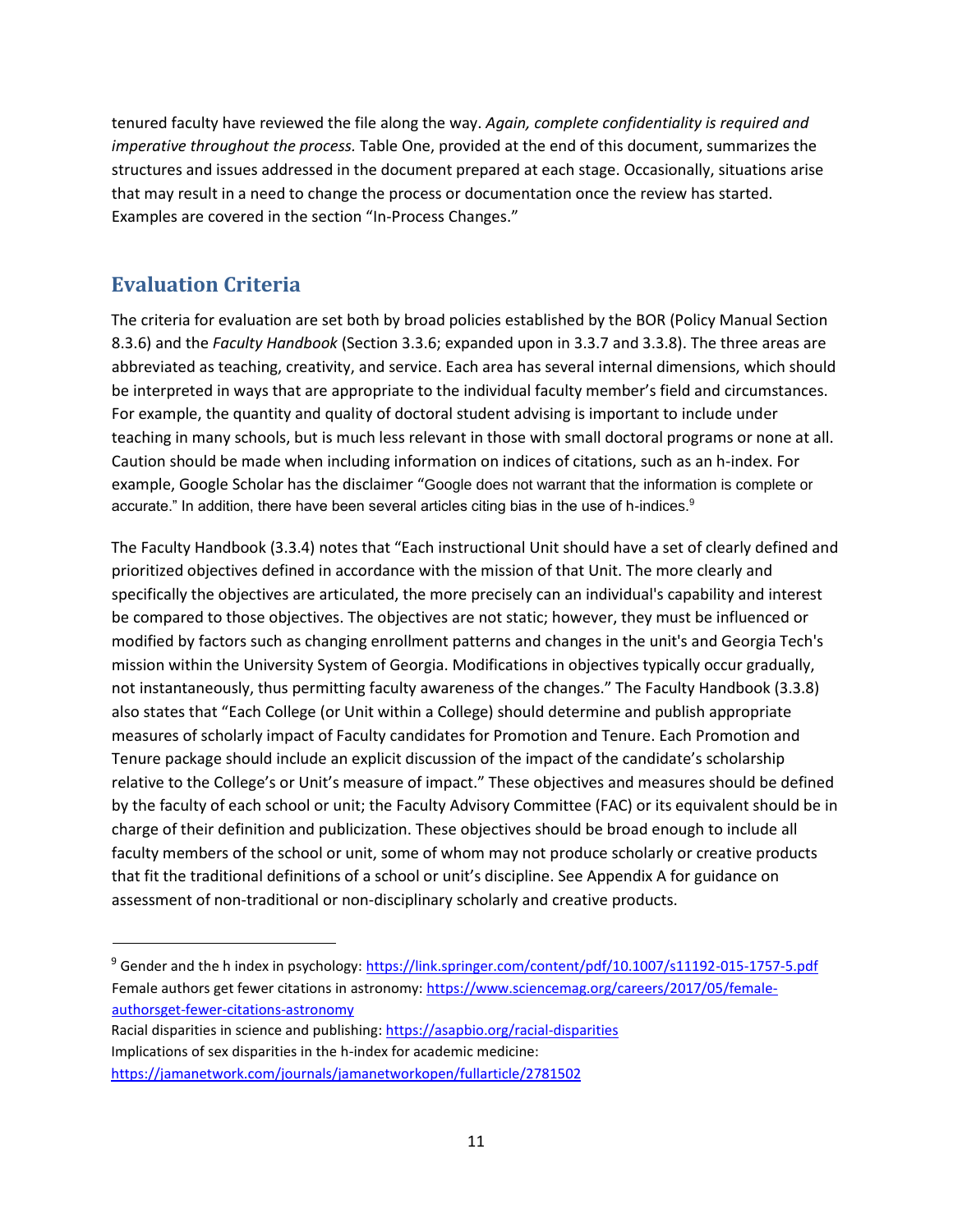#### <span id="page-11-0"></span>**First-level Review**

Some Georgia Tech units operate with a first stage of internal review of the candidate's files, before they reach the unit's Reappointment, Promotion, and Tenure Committee. Some units use a "specialist review committee" or "area committee" to review only the scholarly achievements. Others use a committee that reviews the whole file against all three criteria. First-level review committees reviewing jointly appointed faculty must include members from both units. The school chair appoints this committee, in consultation with the candidate and the school's or unit's RPT Committee to ensure that the members have the appropriate expertise. Non-Georgia Tech faculty are allowable if no appropriate Georgia Tech faculty are available for this first-level area committee. (See *Faculty Handbook* Section 3.3.8, Internal Peer Review.)

Regardless of the process that the unit uses for this first-level review, it should be applied consistently across candidates. The rationale for and scope of the first-level review process should be clearly articulated in a document available to all candidates in the school. Any first-level review process should be reported in writing to the next stage of faculty review, in a memo signed by all committee members. That report should be included in the file that goes to the Provost.

## <span id="page-11-1"></span>**School/Unit Committee<sup>10</sup>**

The school or unit promotion and tenure committee undertakes the next stage of review. In some schools, this committee consists of all tenured faculty at or above the level sought by the candidate (for example, all associate, full, and Regents' professors for a candidate seeking promotion to associate professor). In other schools, the committee is a smaller subset of this group elected by the faculty, and in others, the school chair or unit head appoints the committee. The procedure used for selecting committee members should be consistent across cases. The procedure for establishing the committee should be described in a document available to all tenure-track faculty in the school.

All members of the committee are expected to attend its meetings, and everyone present is expected to vote. Members with conflicts of interest should recuse themselves from the deliberations as well as the vote and be reported as recused. Conflicts can include family relationships; close collaborations; advisor-advisee relationships; business relationships; or marked personal or professional conflicts. Best practices, including Robert's Rules of Order, suggest that a committee member should not vote if not present during the discussion.

The committee should have the candidate's materials available well ahead of its deliberations, including the external letters. School or Unit committees must evaluate the candidate on all three criteria teaching, creativity, and service — indicating clearly in their reports whether or not the candidate meets the standard for promotion or tenure in that unit with regard to that criterion. School or Unit and college committees are expected to be aware of the broad flexibility in *Faculty Handbook* language with regard to creative activities:

<sup>&</sup>lt;sup>10</sup> In the Scheller College of Business, which does not have schools, the school/unit committee would be the College RPT Committee, and the chair's role would be the dean's.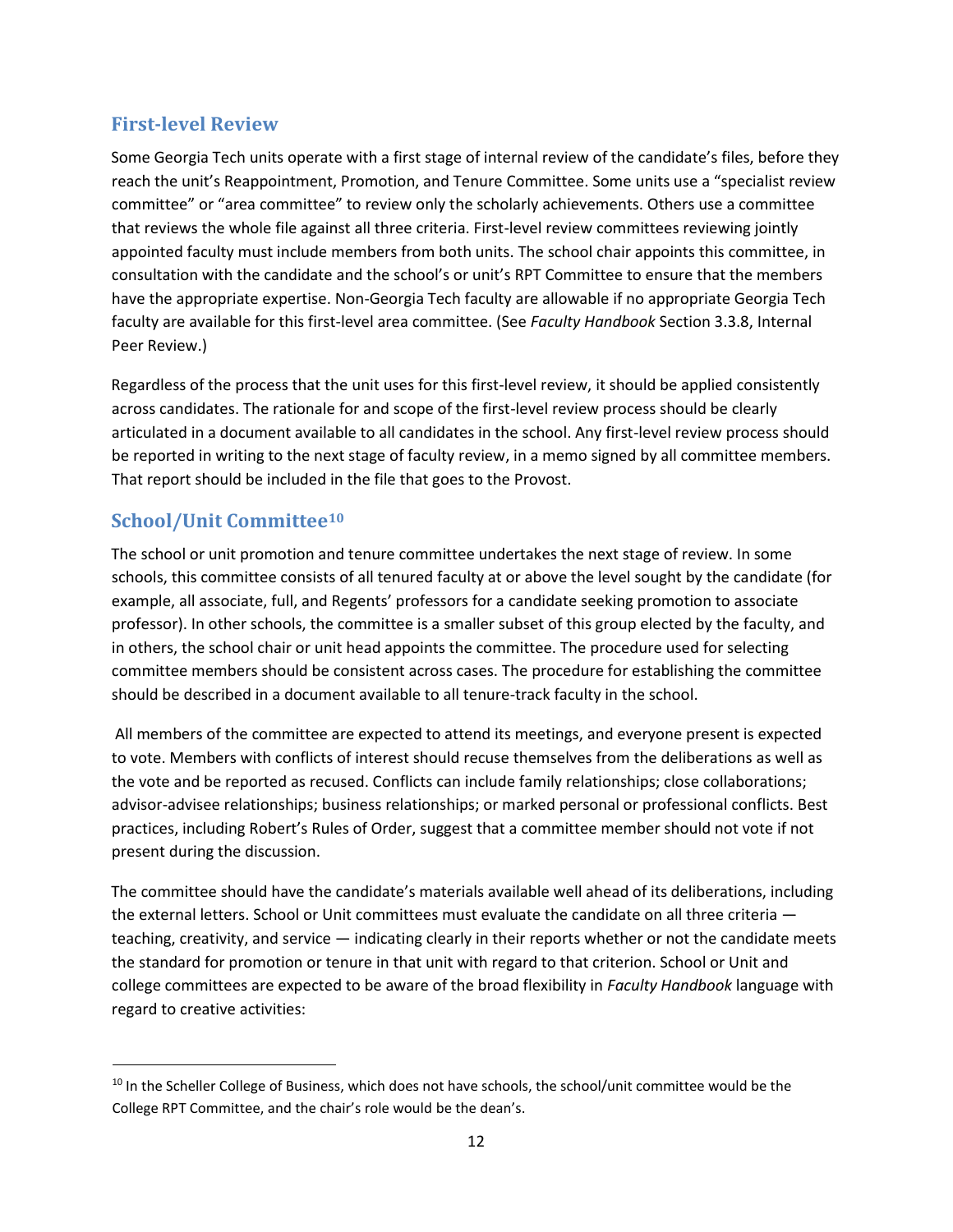While difficult to define precisely, creativity is characterized by the making of original and innovative contributions. The nature of the creative work must be appropriate to the individual's discipline... (Section 3.3.7)

In many cases, the "discipline" of the candidate may not be clearly defined or align with traditional disciplinary definitions, for example, people who work in transdisciplinary research. In such cases, the evaluation committees should invoke the broader flexibility in the *Faculty Handbook* with regard to evaluation of creativity. See Appendix A, for example.

The committee chairs at all levels are responsible for making sure that all committee members have been trained about the negative effects of unconscious bias on the promotion and tenure process. If committee chairs need assistance with training, they can request it from the Office of the Vice President for Institute Diversity. In addition, the committee chair is responsible for making sure that no inappropriate material is discussed or taken into account in the committee deliberations. All discussions about the candidates should be limited to the professional realm. There should be no discussions about personal matters, including, but not limited to, family and medical issues.

The school or unit committee reports its decisions in a letter addressed to the school chair or unit head and signed by the committee chair (or by every member of the committee if a school or unit policy requires this). Any conflicts of interest addressed in the committee's work should be described. This document should provide detailed analysis of the candidate's materials in relation to each of the three criteria: teaching, creativity, and service. The external letters should be discussed in a balanced way. Particular attention should be given to any negative comments. The votes of the committee (separate for promotion and for tenure) will be by secret ballot and will be recorded on the coversheet and in the committee's letter, along with the date of deliberation. Where the vote is split (not unanimous), the views of members who voted with the minority should be represented in the letter if at all possible.

In cases where the unit convenes a meeting and vote of all faculty within the unit who are eligible to weigh in on the case BEFORE the committee votes, the discussions and votes from that meeting should be addressed in the committee letter.

Schools and units vary in their practices with regard to allowing the unit head to attend the discussions of the unit Promotion and Tenure Committees. This decision rests with the school or unit committee. If the school chair or unit does attend these meetings, it should be as a silent observer to ensure that the school or unit faculty make their own judgment on the case. The committee may allow the school chair or unit head to ask clarifying questions after the committee has made its decision. It is not acceptable practice for school chairs or unit heads to try to win the committee over to their judgments of the case, which they can convey with their own votes and letters.

#### <span id="page-12-0"></span>**School Chair/Unit Head**

With the analysis and vote of the school or unit committee in hand, the school chair or unit head writes a letter of evaluation addressed to the dean that covers all three criteria (teaching, creativity, and service). The evaluation of teaching should go beyond CIOS scores on a single question and present other CIOS scores and any qualitative evaluation that has been done. It should address quality (not just quantity) of advising. Per the Taskforce on the Learning Environment report, the chair's or unit head's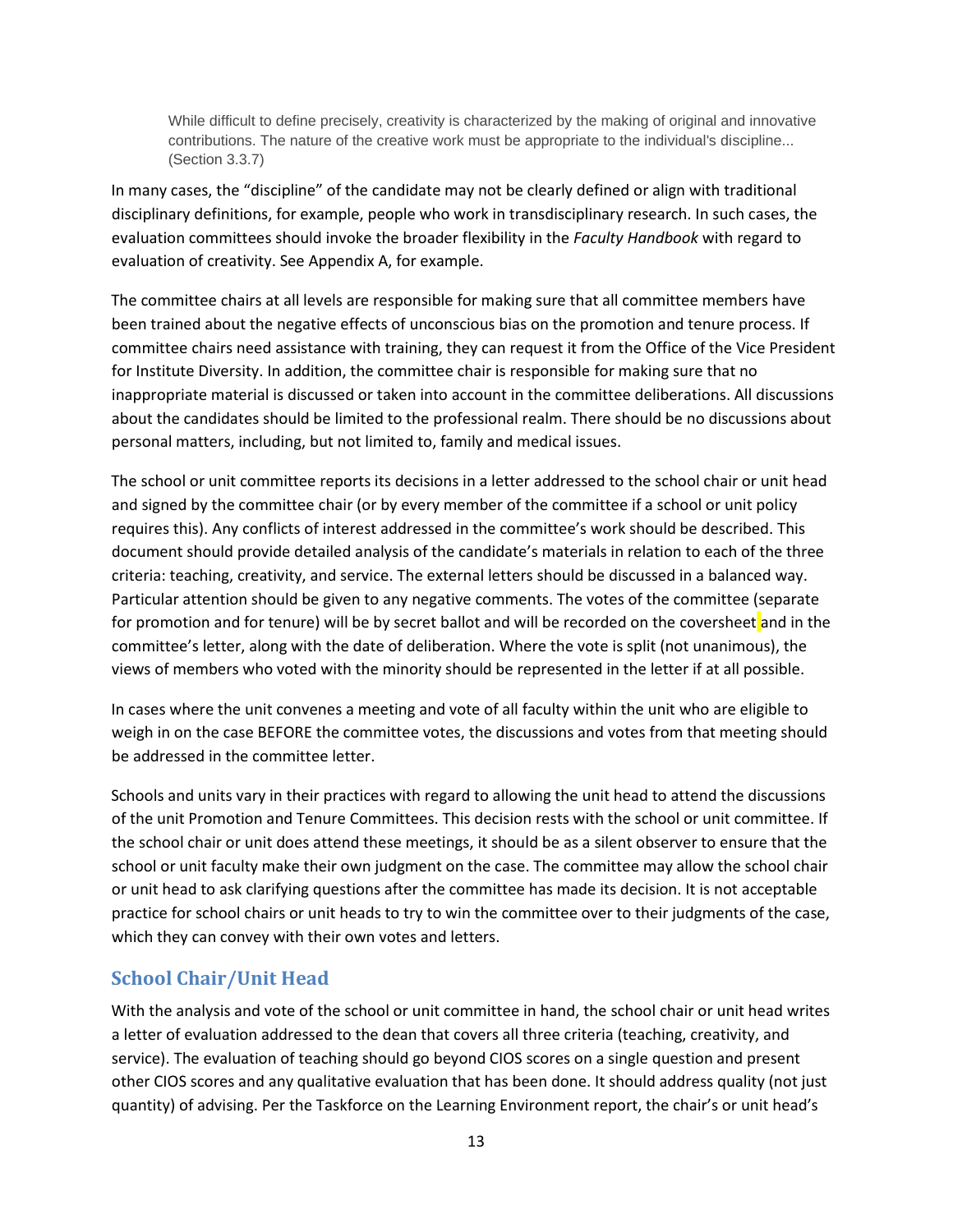letter should assess the quality of instruction and the learning environment created by the faculty member using all available CIOS data (not just the "effective teacher" question). The longer list of teaching elements provided in the *Faculty Handbook* (Section 3.3.7) provides a useful checklist for elements that may be included, for chairs as for candidates.

The chair's or unit head's letter recommends for or against promotion and for or against tenure, with separate votes where both decisions are being made. The recommendations are recorded on the coversheet. For joint appointments (meaning there is a financial commitment from both units), the school chairs or unit heads, "involved jointly shall provide recommendations. These recommendations will then be passed along to the next level(s) as appropriate." (*Faculty Handbook* Section 3.3.8)

The school chair's or unit head's letter represents an independent judgment on these matters. To the extent that the criteria are evaluated differently from the approach the school or unit committee took, the basis for the judgment should be explained in the letter. The letter from the school chairs or unit head should explicitly address any issues in the selection of the external reviewers.

In cases where the school or unit convenes a meeting and vote of all faculty within the school or unit who are eligible to weigh in on the case AFTER the committee votes, the discussions and votes from that meeting should be addressed in the school chair's or unit head's letter.

The school chair's or unit head's letter should discuss the outcome of the candidate's Critical Review and issues addressed during Critical Review, and an explanation of how those issues have been overcome.

## <span id="page-13-0"></span>**College Committee**

Each college has a standing Promotion and Tenure Committee. Colleges with schools should have representation from each school within the college on the committee. The procedure for establishing the committee can vary but should be posted in a place that is accessible to all faculty in the college.

Conflicts of interest should be avoided.<sup>11</sup> Any committee member with a conflict of interest should be recused prior to the discussion of the case, with the recused member's vote recorded as an abstention. At the discretion of the committee, the dean or an associate dean may attend its meetings in an observer status, asking only clarifying questions, but should never be an active participant. It is not acceptable practice for deans to try to win the committee over to their judgments of the case, which they can convey with their own votes and letters. All discussion about the candidates should be limited to the professional realm. There should be no discussion about personal matters, including, but not limited to, family and medical issues. All discussion about the candidate's file should cease once the vote has been taken.

The college committee also makes an independent judgment of the merits of the case in relation to all three criteria (teaching, creativity, and service) and expresses that judgment in a letter addressed to the

 $11$  As described earlier, conflicts can include family relationships; close collaborations; advisor-advisee relationship; business relationships; or marked personal or professional conflicts.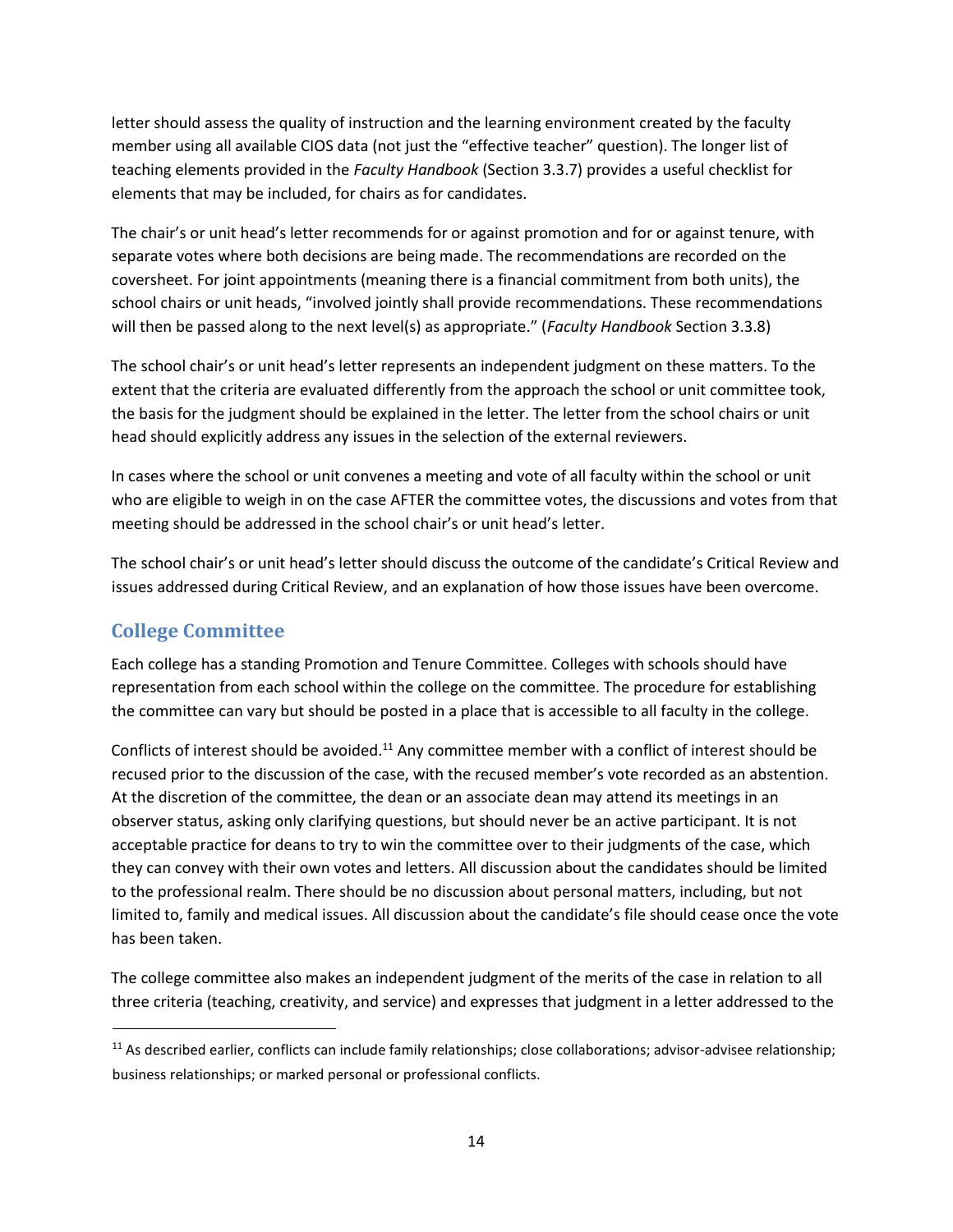dean. This letter does not need to repeat all the facts of the case or re-use language from the school/unit or school chair letters. To summarize the merits of the case, committees may refer to the bio-sketch, which is always the first document in the file after the coversheet. Where the college committee agrees with the earlier levels of reviews, the letter can note this fact briefly. Where the judgment differs, a full explanation should be provided.

The vote of the college committee is recorded on the coversheet and in the letter. These votes should be by secret ballot. Anyone who voted on the case in an earlier level of review should not vote but instead be recorded as a required abstention. Where the vote is split (not unanimous), the views of members who voted with the minority should be represented in the letter if at all possible. This letter should include the date of deliberation and be significantly shorter than any that preceded it (perhaps as short as two pages).

#### <span id="page-14-0"></span>**Dean**

The dean's letter, which is addressed to the Provost, should also be brief, focusing on what the dean sees as the main strengths or weaknesses of the case and where they agree with or differ from the previous levels of review. The dean's recommendation is recorded in the letter and on the coversheet.

## <span id="page-14-1"></span>**Order of the File at Institute Level**

At the next stage of review, by the Provost's Advisory Committee (see next section), the number of cases being considered is very large — as high as 70-80 for promotion and tenure decisions and 40-50 for critical review. Every member of the Provost's Committee is expected to read every file. To provide for quality in their deliberations, it is important that the material be presented in a consistent way across cases.

As part of the standardization at this level, the materials must be presented in the following order:

- Coversheet
- Bio-sketch
- Dean's letter
- College letter
- Chair's letter
- School/unit letter
- First-level review report
- Teaching and training assessment
- Sample formal initial and follow-up request letters to external reviewers
- External letter selection template
- External reviewer bio-sketches
- External letters, in order by assigned number
- Candidate personal narrative
- Candidate standard CV, with table of contents and page numbers
- CV addendum with unfunded proposals and any projects/awards in nondisclosure phase
- Any updates to the CV, signed and dated by the candidate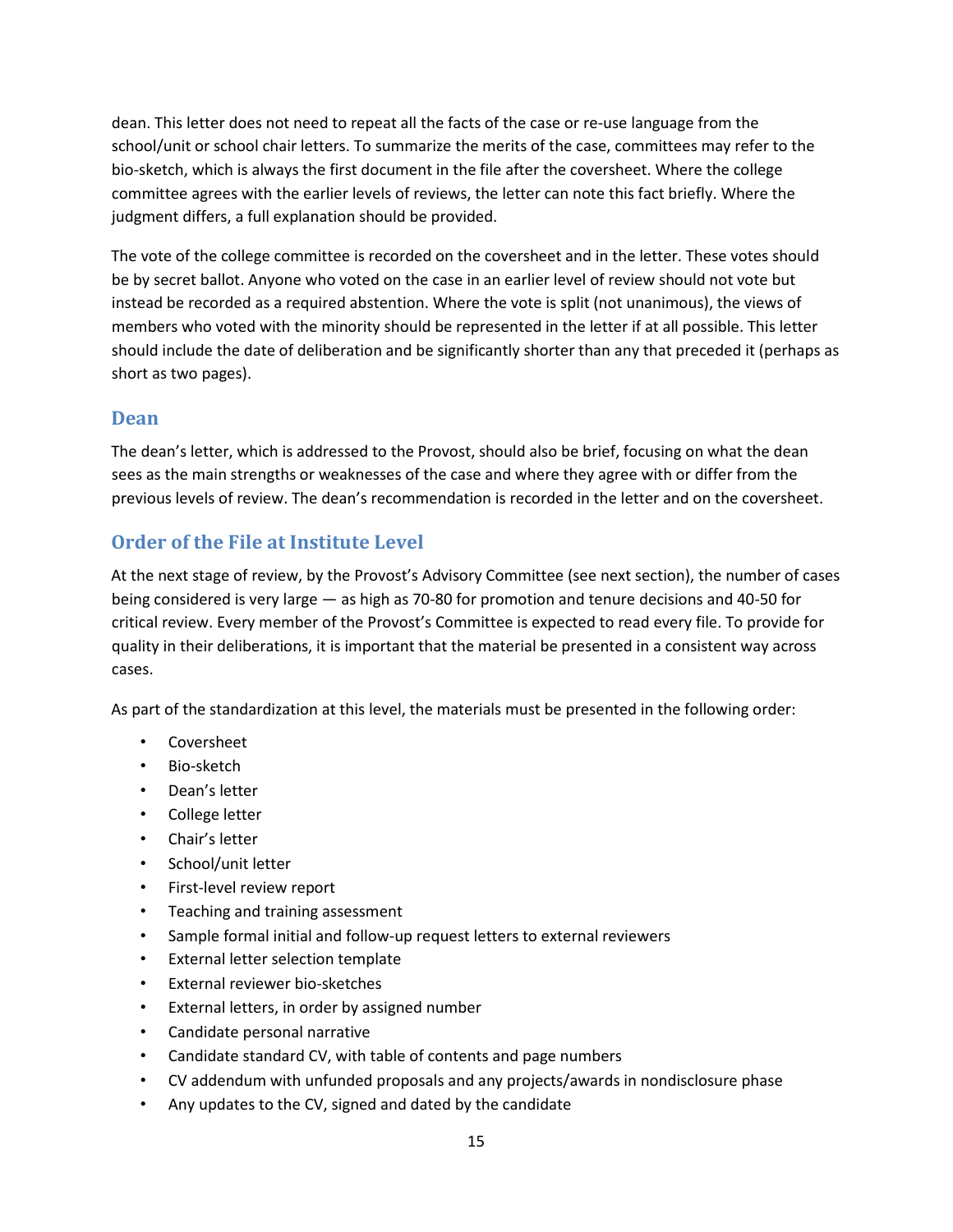- Signed statement of completeness
- Signed waiver of right to see letters

The PROMOTE system organizes, the material as a single searchable PDF file, with each section in the list above bookmarked, as well as the major headings within the CV.

#### <span id="page-15-0"></span>**Provost Advisory Committee**

At the Institute level, the Provost is advised by a committee consisting of the deans and senior faculty from the colleges. Except for the inclusion of the deans, which is specified in the *Faculty Handbook*, the Provost determines the composition of the committee. It currently includes 14 members: six deans; one additional faculty member each from Computing, Design, Ivan Allen, and Scheller; and two additional faculty members each from Engineering and Sciences. The deans select the additional faculty to represent their colleges.

The Vice-Provost for Faculty currently chairs the meetings of this committee and determines the order of cases and structure of discussion. Anyone with a conflict of interest regarding a specific case is recused prior to and during the discussion and vote on that case. The deans explain the appropriate criteria for the various fields represented and present the cases from their colleges. The Vice-Provost may assign a member of the committee from outside the candidate's college to speak after the home dean. This person is referred to as the second speaker and speaks to whether the materials in the file support the recommended decision and whether the decision is consistent with the Institute's criteria. When the vote is taken, anyone who voted at a previous level (either school or college) must abstain. Voting is by anonymous, electronic ballot. However, the vote totals are recorded on the coversheet. All discussions and votes are confidential. All discussion about the candidates should be limited to the professional realm. There should be no discussion about personal matters, including, but not limited to, family and medical issues.

A brief summary of the discussion of the Provost's Advisory Committee is included in each dossier, but that committee does not write a letter for the file. The committee's votes are recorded on the coversheets.

The committee reviews promotion, tenure, and critical review cases. It also votes by electronic ballot on tenure-on-hire cases in a process described in a later section.

#### <span id="page-15-1"></span>**Provost and President**

As the *Faculty Handbook* describes, "The Provost and Executive Vice President for Academic Affairs considers all information that has been compiled, transmits the complete package along with their recommendations to the President…" The Provost makes a recommendation on each case. The President makes the final decision and notifies the BOR by the end of February, as the BOR requires. Both the Provost's recommendations and the President's decisions are reflected on the coversheets.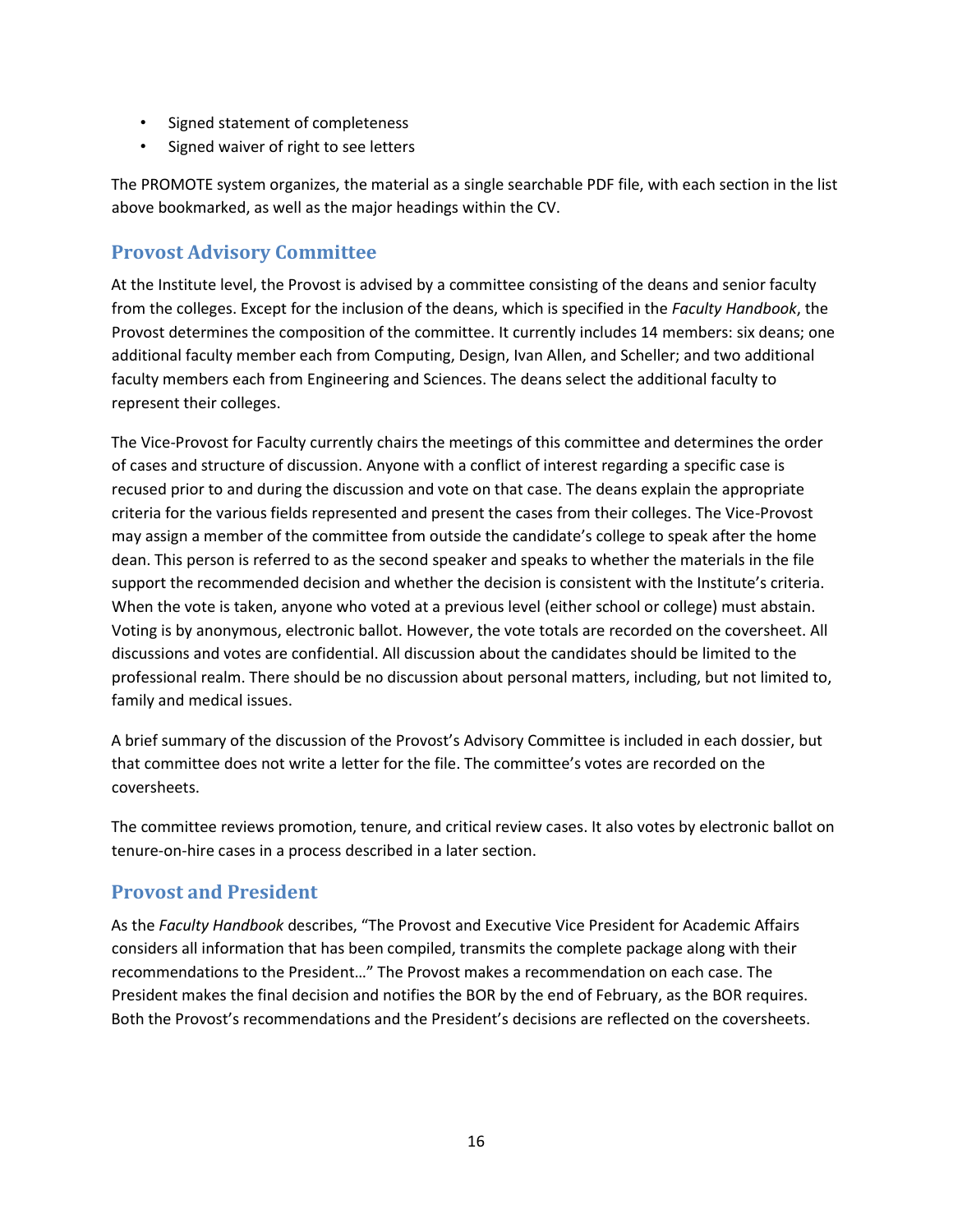# <span id="page-16-0"></span>**In-Process Changes**

**Stopping the Process:** If for any reason candidates want to withdraw from consideration, they may do so at any time in the process before the President makes a final decision, as indicated by a signature on the coversheet. The candidate should make the request to stop the review process in writing and should sign the request. The request should be delivered to the administrator at the level that would review it next, with a copy to the school chair and/or dean, Provost, and the Office of Faculty Affairs. *Any such decision should be discussed with the school chair and/or dean before making the request.* In the case of tenure, if it is the candidate's "must year," the candidate will receive a letter of non-reappointment with the last date of employment specified. The written request to stop the review process for tenure should state that the individual understands the last date of employment.

**Potential Discrepancies in the Record:** If the evaluators feel that there is a substantive factual discrepancy or uncertainty in the dossier, the evaluators should not make assumptions about those facts. Rather, they should seek clarification from the candidate and place any corrections to the dossier in the Additional Documents section.

**Late Recusal of Evaluator:** If an evaluator has a conflict of interest, they should recuse themselves from discussion (including removing themselves from the room) and should not vote on the case. Ideally, the conflict would be discovered prior to the evaluator having interactions on the case. If a situation arises where an evaluator needs to recuse themselves after they have been involved in the process, then care must be taken to remove their influence. For example, additional letters may be solicited, if possible, to supplement ones solicited by a School Chair or Unit Head who has recused themselves (along with identification of who solicited which letters). Another example would be to remove comments from any review letter made by someone who has recused themselves once the deliberations have started. The change in the process should be documented in one of the letters, including when it happened and what were the actions taken to remove the influence of the recused member.

#### <span id="page-16-1"></span>**Communicating Results**

When the decision is final, the President communicates the result to the faculty member in writing delivered through the dean's office. After the candidate has received official notification, the dean or school chair may review the decision with the candidate.<sup>12</sup> But the confidential aspects of the process remain confidential, including discussions in meetings of the faculty committees and the content and writers of external letters. As described earlier, for promotion and tenure decisions, the candidate may request a redacted copy of the entire file, with the coversheet, external letters, and references to external letters removed.

For critical reviews as with promotion and tenure decisions, candidates may request a copy of the file after the process is complete. School chairs (or other appropriate persons) should confirm to their deans in writing that they have reviewed the results with any candidates who were "reappointed with

<sup>&</sup>lt;sup>12</sup> [Faculty Handbook, Section 3.3.8:](http://policylibrary.gatech.edu/faculty-handbook/3.3.8-promotion-and-tenure-procedures) "The appropriate place for the individual Faculty member to receive this feedback is from the Unit Head(s)."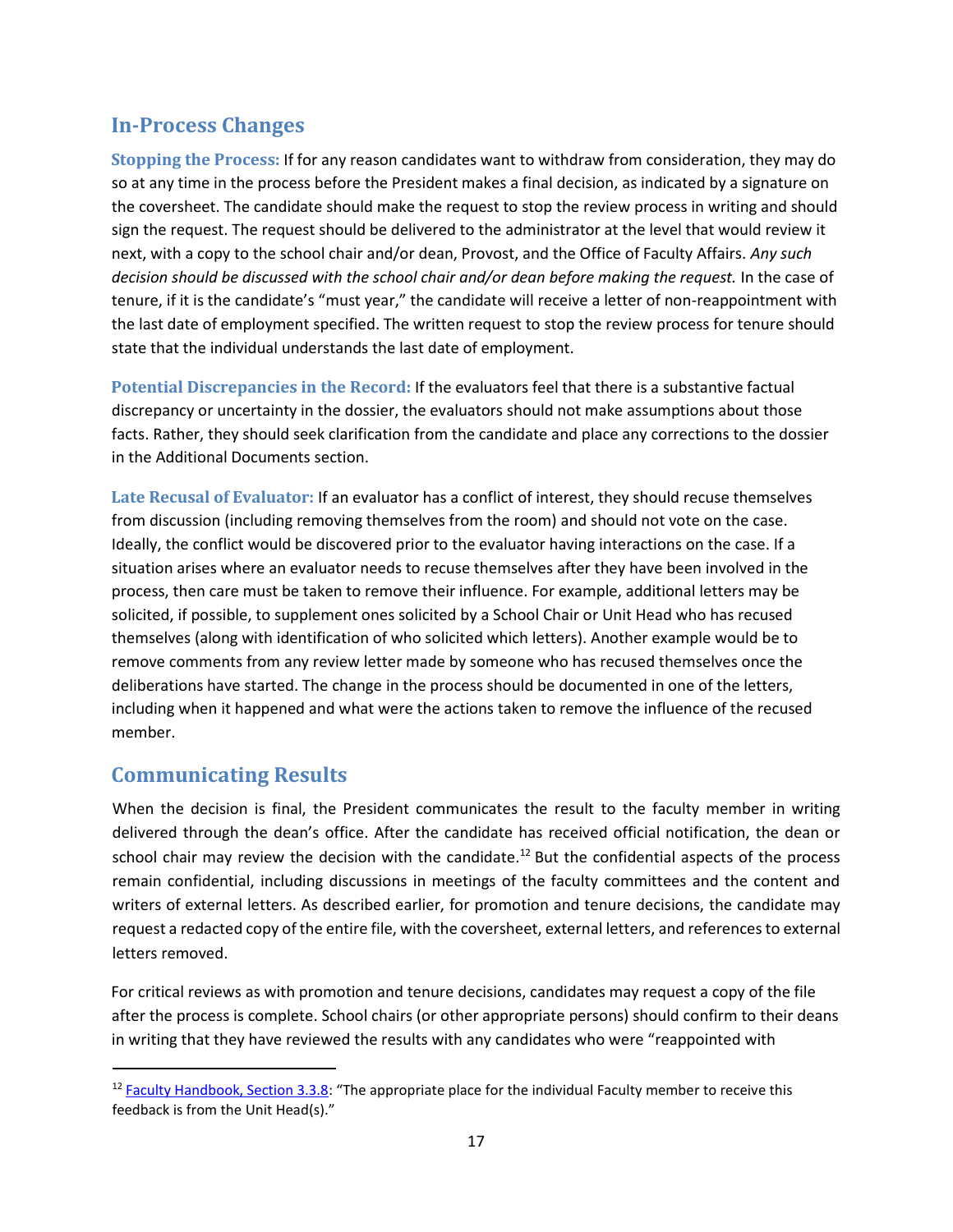counseling" or "reappointed with warning." This step creates a documentary record that the intended messages are being sent. Best practices suggest that the candidate receive a written summary of the discussion, as often during stressful conversations people may forget and/or fail to comprehend important details.

# <span id="page-17-0"></span>**Coming up Again**

The *Faculty Handbook* is currently silent on the question of whether faculty members who have been denied promotion or tenure may resubmit their materials in a later cycle for another evaluation.

The deans have recommended that an individual have only two chances to be approved for tenure. Individuals without tenure who are in their seventh years of service may be reconsidered only if there is a significant change in their accomplishments since the last review. Faculty members considering this option should seek counsel from their school chairs on this decision. If individuals "come up early" and are denied, they must be evaluated again in the "must" year.

With respect to external letters for promotion or tenure cases that are being reconsidered for the second consecutive year, Faculty Affairs asks that either all the letters from the previous evaluation be used or none; cherry picking reviewers is not acceptable and undermines the case. If letters are being re-used, a few additional ones may be solicited to give a fresh look at the file. The Provost recommends that previous letter writers be given a chance to update based on new material. Every letter of internal evaluation should explicitly identify and address what has changed in the candidate's situation from the earlier review. The dean's presentation to the Provost's Advisory Committee should highlight the changes. For cases that are being considered more than one year after an initial attempt, the "all or none" rule with regard to external reviewers no longer applies. In these cases, the selection of letter writers follows the same procedure as given for the first attempt at tenure and/or promotion, where the school chair/unit head and candidate jointly develop the list of external reviewers, regardless of which reviewers were on the list previously.

## <span id="page-17-1"></span>**Tenure on Appointment**

The BOR allows tenure to be awarded at the time of hire for established scholars who meet the Institute's standards (BOR Policies 4.4 and 8.3.7; *Faculty Handbook* Section 3.3.1). Except for appointments to administrative positions, the individual must have held tenure at another institution, although doing so does not guarantee an offer of tenure on hire at Georgia Tech.<sup>13</sup> The process for tenure-on-hire cases is documented in the [Provost's memo dated April 19,](https://faculty.gatech.edu/sites/default/files/images/swm_to_deanschairs_4.19.21.pdf) [2021.](https://faculty.gatech.edu/sites/default/files/images/swm_to_deanschairs_4.19.21.pdf) The memo discusses three categories of cases: appointment as school chairs or deans, appointment as Professor for those who have held that rank previously, and other appointments as Professor and all Associate Professor appointments. In all cases, the faculty member needs to have held tenure at their prior institution. More [detailed instructions for the process](https://faculty.gatech.edu/sites/default/files/images/guidance_on_the_tenure_on_appointment_process.pdf) [a](https://faculty.gatech.edu/sites/default/files/images/guidance_on_the_tenure_on_appointment_process.pdf)re included in th[e Faculty Affairs website.](https://faculty.gatech.edu/sites/default/files/images/guidance_on_the_tenure_on_appointment_process.pdf) The process

<sup>&</sup>lt;sup>13</sup> Administrators are exempt from this rule, but their tenure must be approved by the Chancellor of the University System.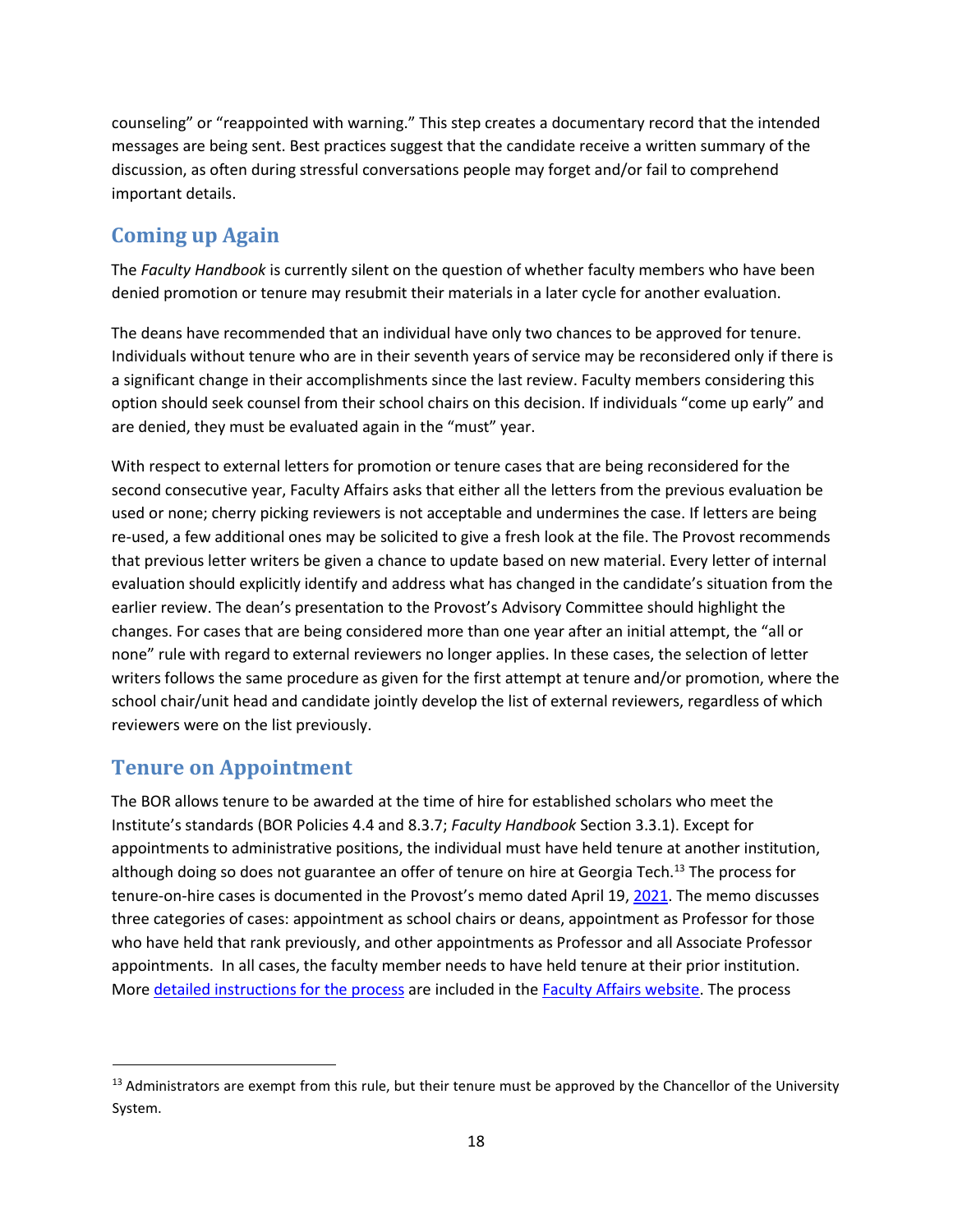considers evidence on all three criteria for tenure —teaching, creativity, and service. The Provost's Advisory Committee will meet monthly to consider these cases.

Faculty hired into associate professor positions who held tenure at a previous institution and are hired at Georgia Tech without tenure may receive up to three years credit toward tenure, and thus be eligible to be considered for tenure in their second year at Tech. These years of credit must be specified in their offer letters. However, as noted earlier, they may be advised by their school chairs to wait before coming up to establish themselves in the Georgia Tech environment.

# <span id="page-18-0"></span>**List of Templates and Tools Available on the Faculty Affairs Website**

[Coversheet](http://faculty.gatech.edu/sites/default/files/documents/promotiontenurecover_010215.pdf) [Initial External Review Request Letter Template](http://www.faculty.gatech.edu/sites/default/files/images/template_initial_external_review_request_letter_5-17-2017.docx) Follow-up [External Review Request Letter Template](http://faculty.gatech.edu/sites/default/files/documents/template_external_review_request_letter_9-4-2015.docx) [External Reviewer List Template](http://faculty.gatech.edu/sites/default/files/documents/external-reference-list_0.xlsx) [CIOS Scores Table](http://faculty.gatech.edu/sites/default/files/documents/rpt_cios_template_cross-listed.xlsx) [Waiver of Statement](http://faculty.gatech.edu/sites/default/files/documents/waiver_of_right_of_access.pdf) [Statement of Completeness](http://faculty.gatech.edu/sites/default/files/documents/statement_of_completeness.docx)

## <span id="page-18-1"></span>**Provost's Memos on Promotion and Tenure Processes**

Memos from the Provost set policy and procedure. Those relevant to promotion and tenure are linked below:

[Memo from the Provost on External Peer Review Letters](https://faculty.gatech.edu/sites/default/files/documents/bras_memo_extprrevwlttrs_9-3-2015.pdf) (.pdf)

[Memo from the Provost on Promotion and Tenure Packages](https://faculty.gatech.edu/sites/default/files/documents/bras_memo_ptpackagerules_9-3-2015.pdf) (.pdf)

[Memo from the Provost on Tenure on Hire \(.pdf\)](https://faculty.gatech.edu/sites/default/files/images/swm_to_deanschairs_4.19.21.pdf)

[Memo from the Provost on Adjustments to Faculty Tenure and Similar Events Due to Covid](https://faculty.gatech.edu/sites/default/files/images/swm_to_faculty_12.07.20.pdf) [December 2020 \(.pdf\)](https://faculty.gatech.edu/sites/default/files/images/swm_to_faculty_12.07.20.pdf)

#### <span id="page-18-2"></span>**Web Resources and Policies**

[Faculty Handbook 4.3, Teaching Evaluation and Support](http://policylibrary.gatech.edu/faculty-handbook/3.3.7-promotion-and-tenure-evaluation)

[Faculty Handbook 3.3.7, Promotion and Tenure Evaluation](http://policylibrary.gatech.edu/faculty-handbook/3.3.7-promotion-and-tenure-evaluation)

[Center for Teaching and Learning](http://ctl.gatech.edu/)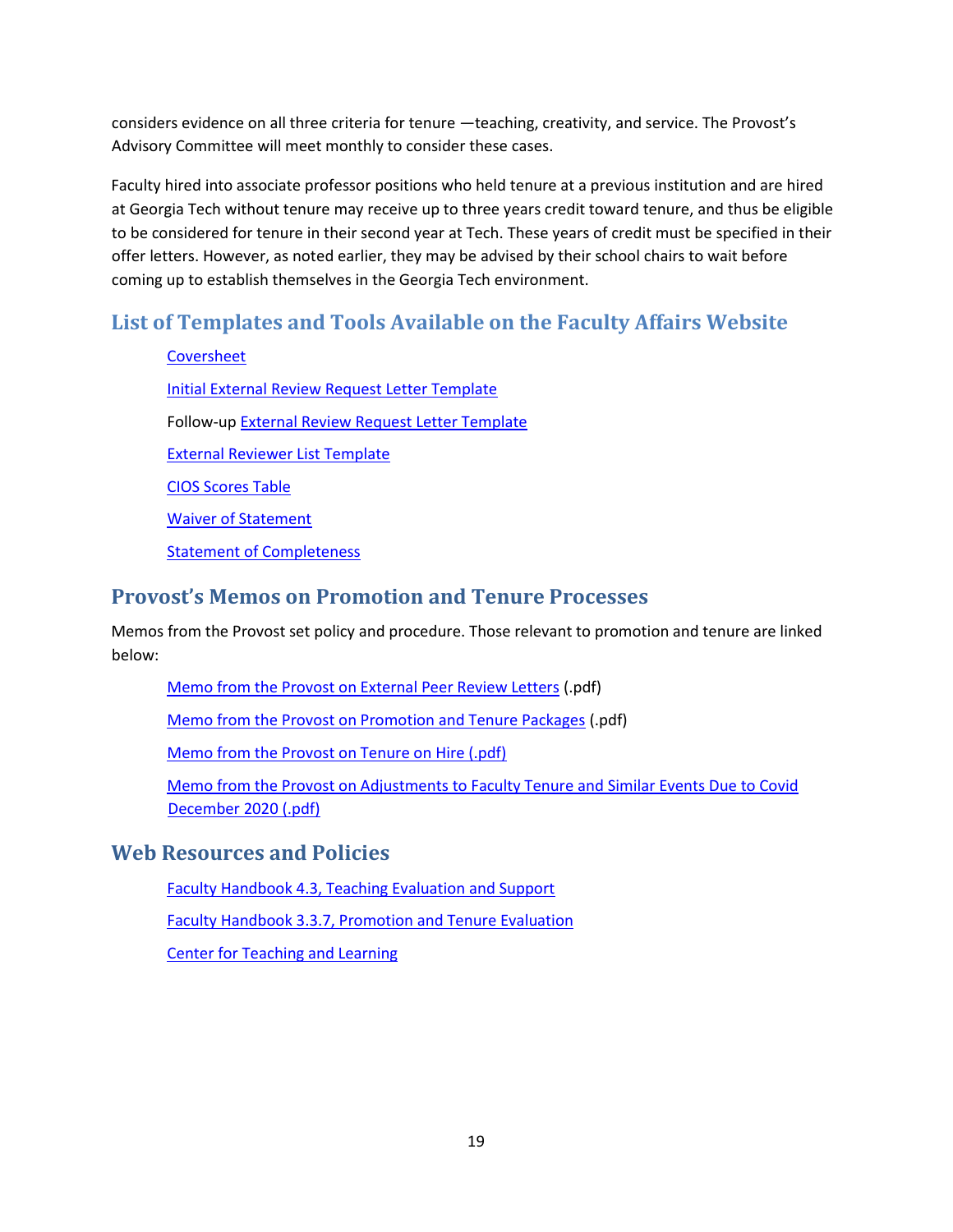## **Table One: Guidance on RPT Letters**

#### **General guidance for all letters:**

All letters should be on letterhead and signed. First-level review letters should be signed by all members and other committee letters by the chair of the committee (unless the unit requires all signatures).

Any conflicts of interest by any of the letter writers should be avoided, but where this is not possible, clearly stated in the letter.

External reviewer letters should be assigned a number and referred to only by a number and not by name, title, or institution.

All content of the external letters and committee deliberations are confidential and should not be shared with the candidate (or anyone else) either during or after the process.

All votes by committee members should be recorded in the letter exactly as listed on the coversheet: Yes, No, Required Abstention, Other Abstention, and Absent.

<span id="page-19-0"></span>

| <b>Letter Writer</b>                          | <b>Addressed To</b>                                                                                                                                                                               | Content                                                                                                                                                                                                                                                      | Confidentiality                                                                                                                                                                                     | <b>Notes</b>                                                                                                              |  |
|-----------------------------------------------|---------------------------------------------------------------------------------------------------------------------------------------------------------------------------------------------------|--------------------------------------------------------------------------------------------------------------------------------------------------------------------------------------------------------------------------------------------------------------|-----------------------------------------------------------------------------------------------------------------------------------------------------------------------------------------------------|---------------------------------------------------------------------------------------------------------------------------|--|
| <b>External Reviewers</b>                     | School Chair / Unit<br>Head                                                                                                                                                                       | Provides a candid assessment of the candidate's<br>productivity and creativity and the impact of the<br>faculty's work based on the 3-5 intellectual products<br>provided, and other knowledge they may have regarding<br>teaching, creativity, and service. | If candidates waive<br>Letters should be on<br>their right to see<br>letterhead and include a<br>letters, then all<br>signature (electronic<br>efforts will be made<br>acceptable).<br>to keep them |                                                                                                                           |  |
|                                               |                                                                                                                                                                                                   | Comparison to other people in the field at a similar<br>career stage may be considered                                                                                                                                                                       | confidential.                                                                                                                                                                                       |                                                                                                                           |  |
|                                               |                                                                                                                                                                                                   | Any and all conflicts of interest should be disclosed and<br>explained.                                                                                                                                                                                      |                                                                                                                                                                                                     |                                                                                                                           |  |
|                                               |                                                                                                                                                                                                   | Reviewer should request that the candidate not see the<br>evaluation.                                                                                                                                                                                        |                                                                                                                                                                                                     |                                                                                                                           |  |
| <b>First-level Review</b><br><b>Committee</b> | School Chair/ Unit<br>Range of content varies by unit.<br>Head<br>Conflicts of interest should be avoided in establishing<br>the committee. Any that remain should be disclosed and<br>explained. |                                                                                                                                                                                                                                                              | Will be shared with<br>candidate upon<br>request.                                                                                                                                                   | All members of the<br>committee should sign letter.<br>Letter should be on the<br>committee chair's school<br>letterhead. |  |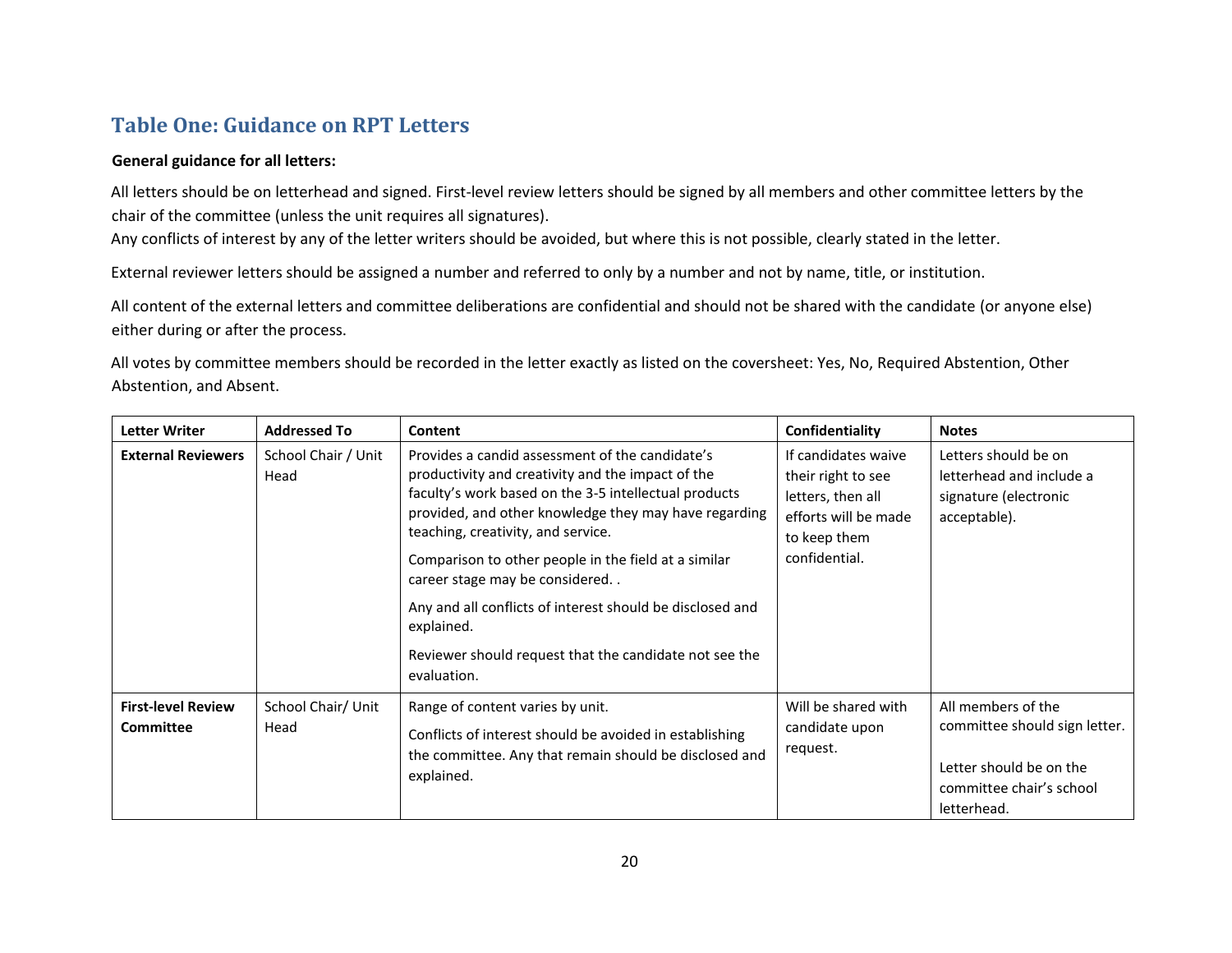| <b>School/Unit RPT</b><br><b>Committee</b> | School Chair/ Unit<br>Head | Provides a comprehensive examination of the faculty<br>member's teaching, creativity, and service, and makes a<br>recommendation regarding promotion and/or tenure (or<br>reappointment if critical review).                                                                                                           | After the process is<br>complete,<br>information will be<br>shared with                                         | Committee chair should sign<br>letter, unless the unit's<br>process requires all<br>committee members to sign. |  |
|--------------------------------------------|----------------------------|------------------------------------------------------------------------------------------------------------------------------------------------------------------------------------------------------------------------------------------------------------------------------------------------------------------------|-----------------------------------------------------------------------------------------------------------------|----------------------------------------------------------------------------------------------------------------|--|
|                                            |                            | The letter should present both strengths and<br>weaknesses of the case, address the scholarly and/or<br>creative impact, and reflect the discussion and<br>evaluation.                                                                                                                                                 | candidate upon<br>request (after all<br>references to the<br>external review                                    | Letter should be on school<br>letterhead.                                                                      |  |
|                                            |                            | Should refer to external reviewers only by an assigned<br>number and give a balanced account, including negative<br>comments in the external reviews.                                                                                                                                                                  | letters have been<br>redacted by Faculty<br>Affairs).                                                           |                                                                                                                |  |
|                                            |                            | If the vote is split (not unanimous), the letter should<br>indicate the range of views expressed in the<br>committee's meeting.                                                                                                                                                                                        |                                                                                                                 |                                                                                                                |  |
|                                            |                            | Records votes of all present including required<br>abstentions and other abstentions and records number<br>of people absent. Includes the actual number of votes<br>for each option, not "unanimous."                                                                                                                  |                                                                                                                 |                                                                                                                |  |
|                                            |                            | Records the date the Committee reviewed and voted.<br>Any conflicts of interest remaining after recusals should<br>be disclosed and explained.                                                                                                                                                                         |                                                                                                                 |                                                                                                                |  |
| <b>School Chair / Unit</b><br><b>Heads</b> | Dean                       | Provides a comprehensive examination of the faculty<br>member's teaching, creativity, and service, and makes a<br>recommendation regarding promotion and/or tenure (or<br>reappointment if critical review).<br>The letter should present both strengths and<br>weaknesses of the case from the school chair's or unit | After the process is<br>complete,<br>information will be<br>shared with<br>candidate upon<br>request (after all | Letter should be on school<br>letterhead and signed.                                                           |  |
|                                            |                            | head's viewpoint, address the scholarly and/or creative<br>impact, and explicitly address any differences with the<br>school or unit committee.<br>The school chair or unit head should assess the quality<br>of instruction and the learning environment set by the                                                   | references to the<br>external review<br>letters have been<br>redacted by Faculty<br>Affairs).                   |                                                                                                                |  |
|                                            |                            | faculty member using all available CIOS data (not just                                                                                                                                                                                                                                                                 |                                                                                                                 |                                                                                                                |  |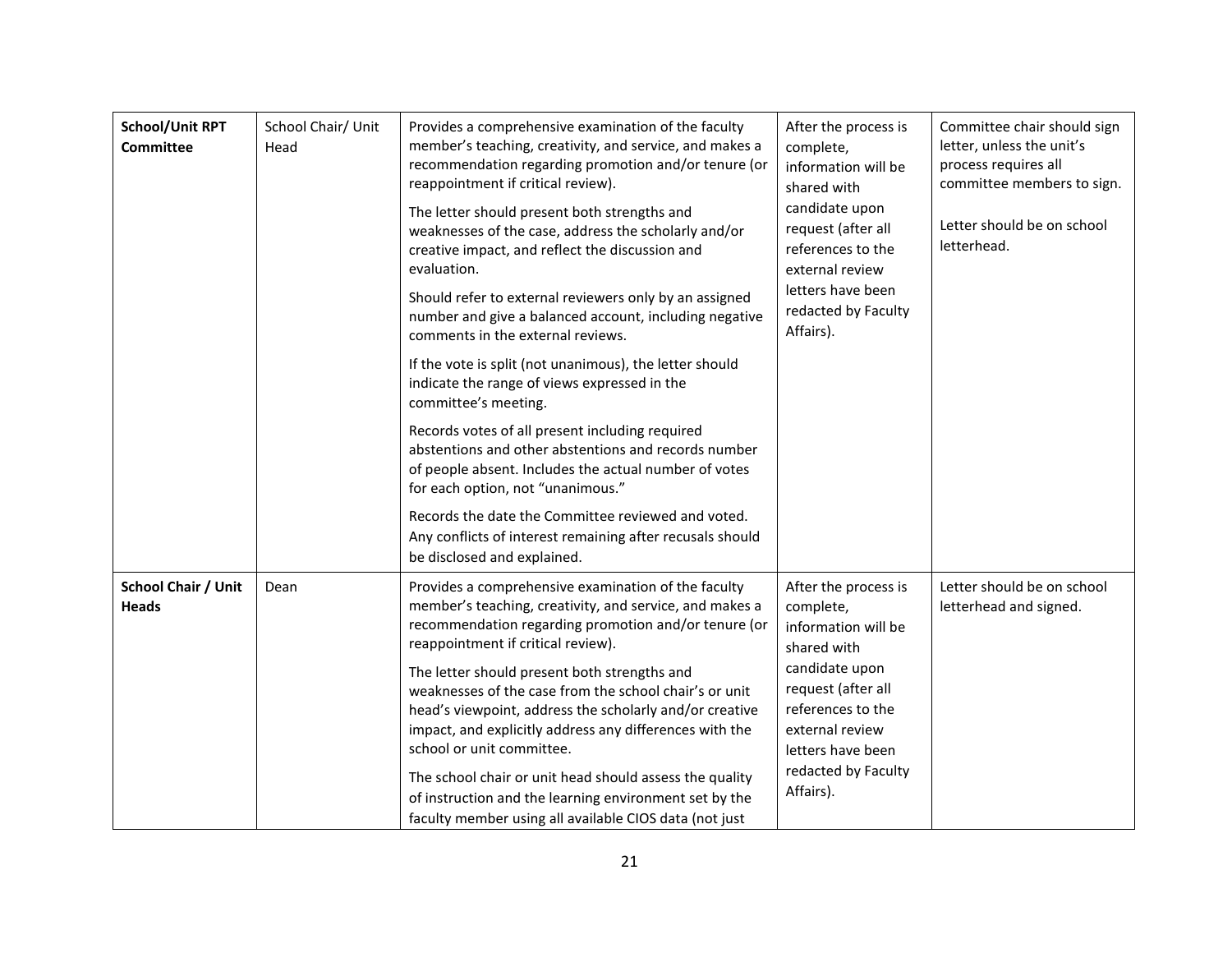|                                        |      | "effective teacher" question), peer reviews, and teaching<br>portfolio.<br>The school chair or unit head should include<br>consideration of any negative annual performance<br>reviews or disciplinary actions.<br>The school chair's or unit head's letter should explicitly<br>discuss any issues in the selection of external reviewers.<br>Any conflicts of interest remaining after recusals should<br>be disclosed and explained.<br>Includes CR outcome(s), issues addressed during CR, and<br>an explanation of how those issues have been<br>overcome.                                                                                                                                                                                                                                                                                                                                         |                                                                                                                                                                                                                  |                                                                                                                                                                                       |
|----------------------------------------|------|---------------------------------------------------------------------------------------------------------------------------------------------------------------------------------------------------------------------------------------------------------------------------------------------------------------------------------------------------------------------------------------------------------------------------------------------------------------------------------------------------------------------------------------------------------------------------------------------------------------------------------------------------------------------------------------------------------------------------------------------------------------------------------------------------------------------------------------------------------------------------------------------------------|------------------------------------------------------------------------------------------------------------------------------------------------------------------------------------------------------------------|---------------------------------------------------------------------------------------------------------------------------------------------------------------------------------------|
| <b>College RPT</b><br><b>Committee</b> | Dean | This letter can be short (one to two pages).<br>It provides an independent evaluation of the faculty<br>member's teaching, creativity, and service, and makes a<br>recommendation regarding promotion and/or tenure (or<br>reappointment if critical review). The letter should<br>explicitly address any differences with the school<br>committee and/or school chair's or unit head's letter.<br>There is no need to repeat material from the earlier<br>levels.<br>Should refer to external reviewers only by an assigned<br>number.<br>If the vote is split (not unanimous), the letter should<br>indicate the range of views expressed in the<br>committee's meeting.<br>Records votes of all present including required<br>abstentions and other abstentions, and records number<br>of people absent.<br>Any conflicts of interest remaining after recusals should<br>be disclosed and explained. | After the process is<br>complete,<br>information will be<br>shared with<br>candidate upon<br>request (after all<br>references to the<br>external review<br>letters have been<br>redacted by Faculty<br>Affairs). | Letter should be on school<br>letterhead of primary author.<br>At a minimum, the chair of<br>the committee should sign<br>letter. Some unit processes<br>require all members to sign. |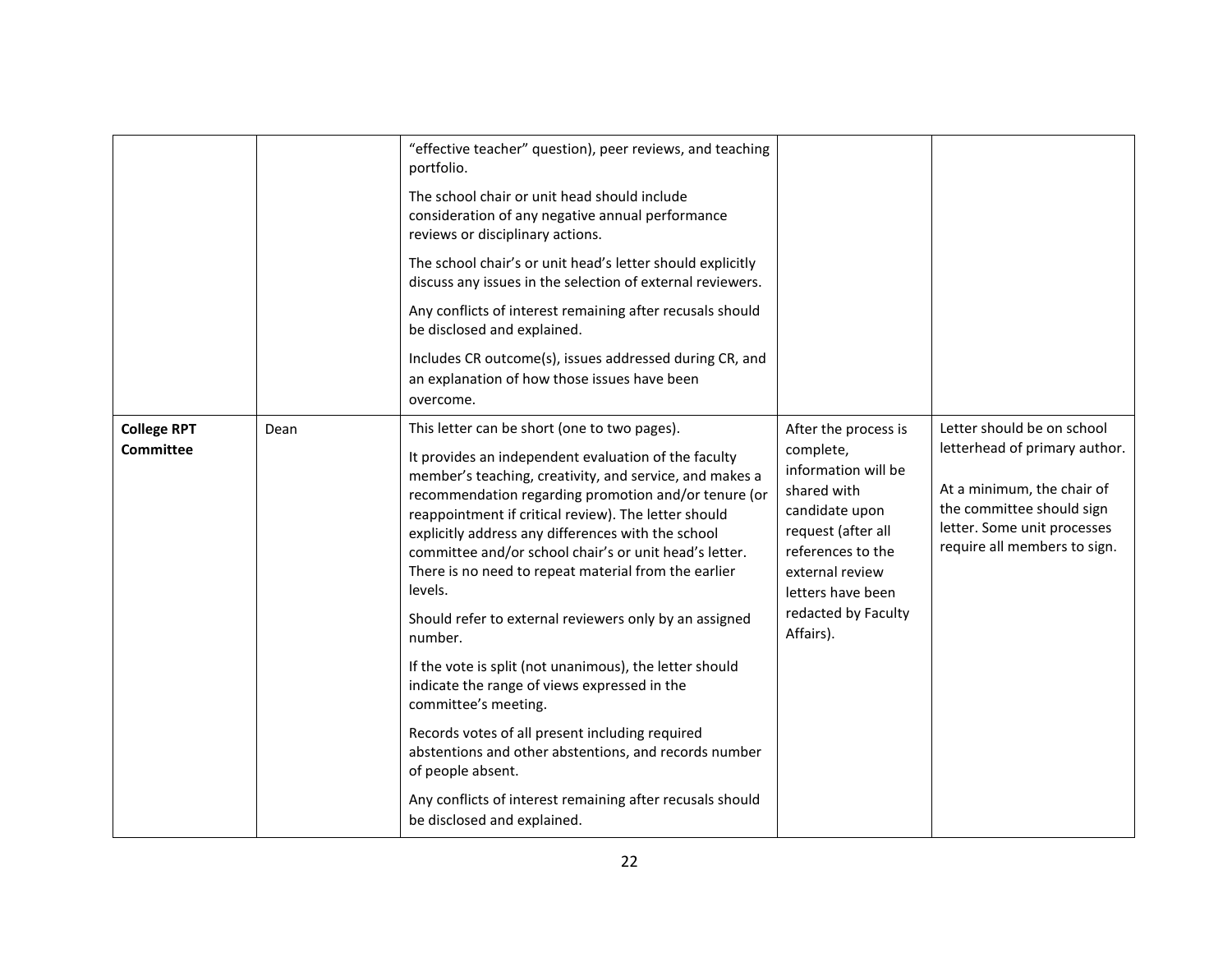|      |         | Includes the actual number of votes for each option, not<br>"unanimous."<br>Records the date the Committee reviewed and voted.                                                                                                                                                                                  |                                                                                                                                                                                                            |                                                       |
|------|---------|-----------------------------------------------------------------------------------------------------------------------------------------------------------------------------------------------------------------------------------------------------------------------------------------------------------------|------------------------------------------------------------------------------------------------------------------------------------------------------------------------------------------------------------|-------------------------------------------------------|
| Dean | Provost | If all previous internal letters are in agreement, this<br>should be a brief summary (one to two pages).<br>If deans are not in agreement with the previous<br>recommendations or interpretations of the evidence,<br>they should provide a detailed explanation of their<br>recommendation and/or differences. | After the process is<br>complete, information<br>will be shared with<br>candidate upon<br>request (after all<br>references to the<br>external review letters<br>have been redacted<br>by Faculty Affairs). | Letter should be on college<br>letterhead and signed. |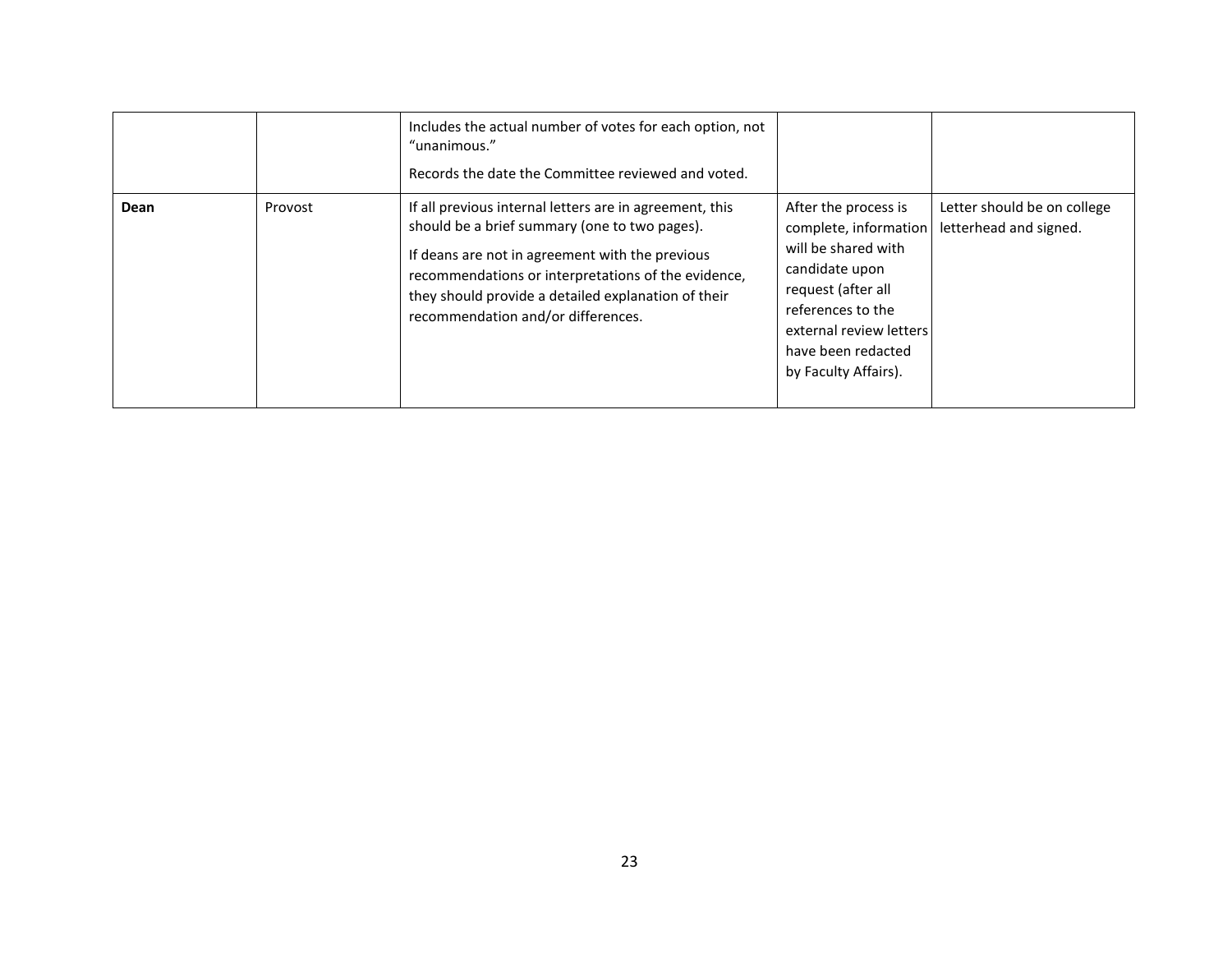| <b>ITEM</b>                                                                         | <b>FACULTY</b><br><b>MEMBER</b> | <b>SCHOOL or</b><br><b>COLLEGE</b> | <b>COMMITTEE</b> | <b>INSTITUTE</b> | <b>EXTERNAL</b><br><b>REVIEWERS</b> |
|-------------------------------------------------------------------------------------|---------------------------------|------------------------------------|------------------|------------------|-------------------------------------|
| Coversheet                                                                          |                                 |                                    |                  | X                |                                     |
| Bio-sketch                                                                          | $\pmb{\mathsf{X}}$              |                                    |                  |                  |                                     |
| Dean's letter                                                                       |                                 | $\mathsf{x}$                       |                  |                  |                                     |
| College committee letter                                                            |                                 |                                    | x                |                  |                                     |
| Chair's letter                                                                      |                                 | $\mathsf{x}$                       |                  |                  |                                     |
| School/unit committee letter                                                        |                                 |                                    | X                |                  |                                     |
| First-level review report (Area<br>Committee report)                                |                                 |                                    | х                |                  |                                     |
| CIOS score template and other teaching<br>evaluation material                       | $\ast$                          |                                    |                  |                  |                                     |
| Sample initial & follow-up request<br>letter(s) to reviewers***                     |                                 | X                                  |                  |                  |                                     |
| External letter selection table***                                                  |                                 | X                                  |                  |                  |                                     |
| External reviewer biosketches***                                                    |                                 | X                                  |                  |                  |                                     |
| External letters, in order by assigned<br>number***                                 |                                 |                                    |                  |                  | Λ                                   |
| Candidate personal narrative                                                        | $\pmb{\mathsf{X}}$              |                                    |                  |                  |                                     |
| Candidate standard CV, with table of<br>contents and page numbers                   | X                               |                                    |                  |                  |                                     |
| CV addendum with unfunded proposals<br>or grants/projects in nondisclosure<br>phase | X                               |                                    |                  |                  |                                     |
| Any updates to the CV, signed and<br>dated by the candidate                         | $***$                           |                                    |                  |                  |                                     |
| Signed statement of completeness***                                                 | $**$                            |                                    |                  |                  |                                     |
| Signed waiver statement***                                                          | $***$                           |                                    |                  |                  |                                     |

#### <span id="page-23-0"></span>**Table Two: Who Provides/Maintains What in the Institute File**

\*Some schools or units provide staff to assist candidate with table; some units provide peer evaluation reports.

^Candidate provides some names to unit head (who makes the final list and solicitation).

\*\*Unit will provide forms and guidance for the faculty member to sign at the beginning of process and following updates, as appropriate.

\*\*\*Generated and maintained via the PROMOTE system.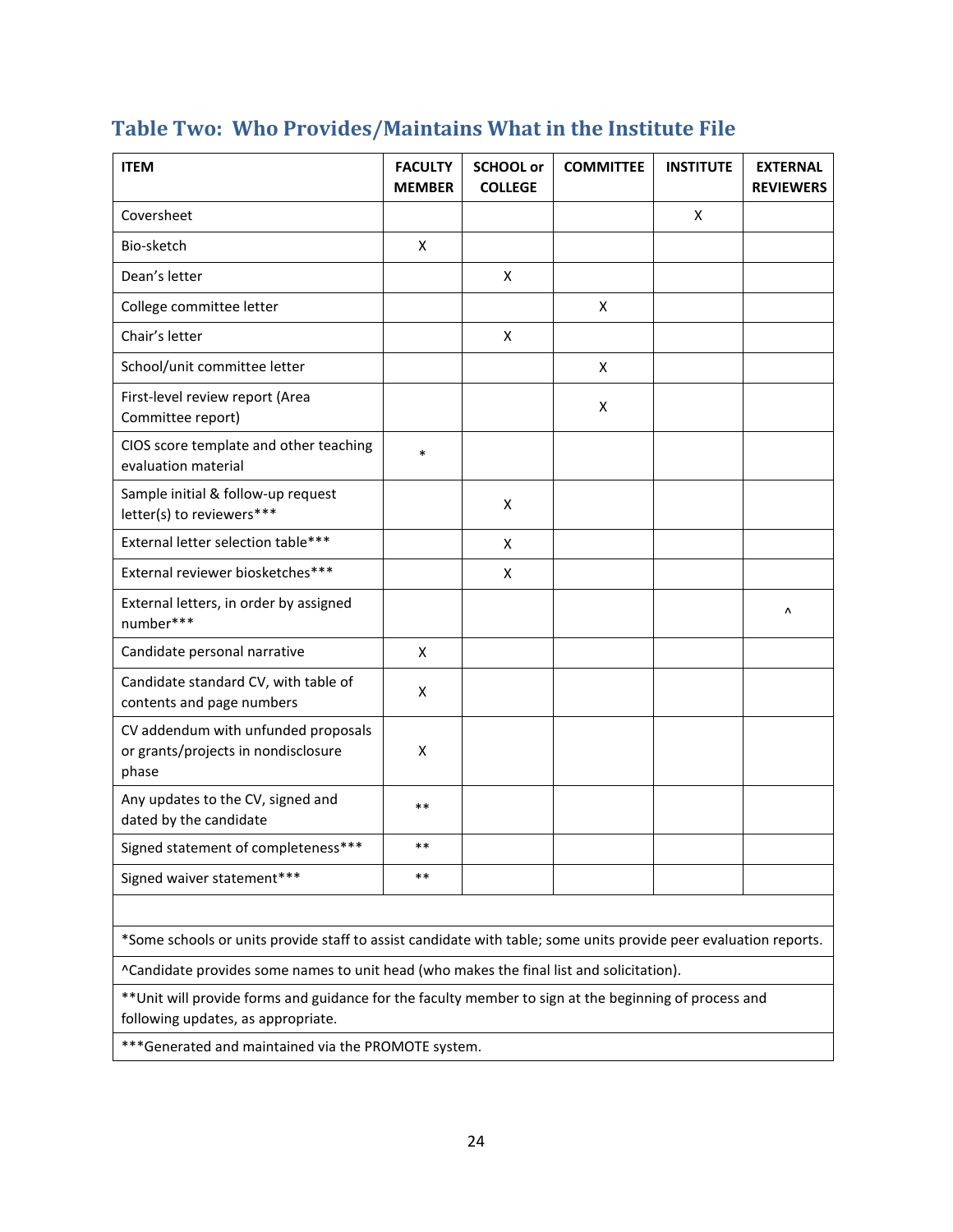# <span id="page-24-0"></span>**Appendix A: Guidance for Promotion and Tenure with Expanded Scope of Creativity**

The [Georgia Tech Faculty Handbook Section 3.3.4](https://policylibrary.gatech.edu/faculty-handbook/3.3.4-tenure-and-promotion-overview) [g](https://policylibrary.gatech.edu/faculty-handbook/3.3.4-tenure-and-promotion-overview)ives criteria for promotion and tenure based on the scholarly activities of instruction, creativity, and service. While colleges and schools generally refine the category of "creativity" to be discipline-based research, the Faculty Handbook criteria in Section 3.3.7 on the Evaluation of Creative Contributions is more general.

This document addresses procedural guidance in promotion cases for tenure-track faculty whose creativity contributions are considered, within the context of their school(s), to be nontraditional, non-disciplinary, or highly specialized. Specific examples that may lack established criteria within a college or school include contributions and impact in entrepreneurial areas; industry, government, community or society in general; scholarship of teaching and learning; artistic production and the art; and public scholarship. Such areas contribute to the values and mission of Georgia Tech and are very impactful.

In all tenure and promotion cases, we are seeking excellence and impact in the creativity and scholarship category. This guidance is intended to help faculty build their cases and to enable departments to structure their evaluation processes.

#### **Candidates:**

Determine what are the most impactful and creative innovations and build the core of the case around those.

- Discuss the core innovations with the school chair or unit head and possibly people at the college and Institute levels well before the tenure or promotion portfolios are assembled.
- Write the narrative and select at least some samples of work in that category to include among the five creative products submitted with the dossier.
- In the narrative, provide measures of impact. For example, for entrepreneurial activity, funds raised or licenses awarded could be appropriate measures. For innovations in the educational sphere, publications in education journals, adoption of methods, leadership in professional organizations, or awards or invitations can demonstrate the stature of the candidate.
- Demonstrate the impact of the work; stronger cases will have impact beyond the instructional unit and campus; e.g., regional, national or even international impact.
- Suggest some external reviewers who could analyze that work. These need not be from academia but should be respected leaders in their field).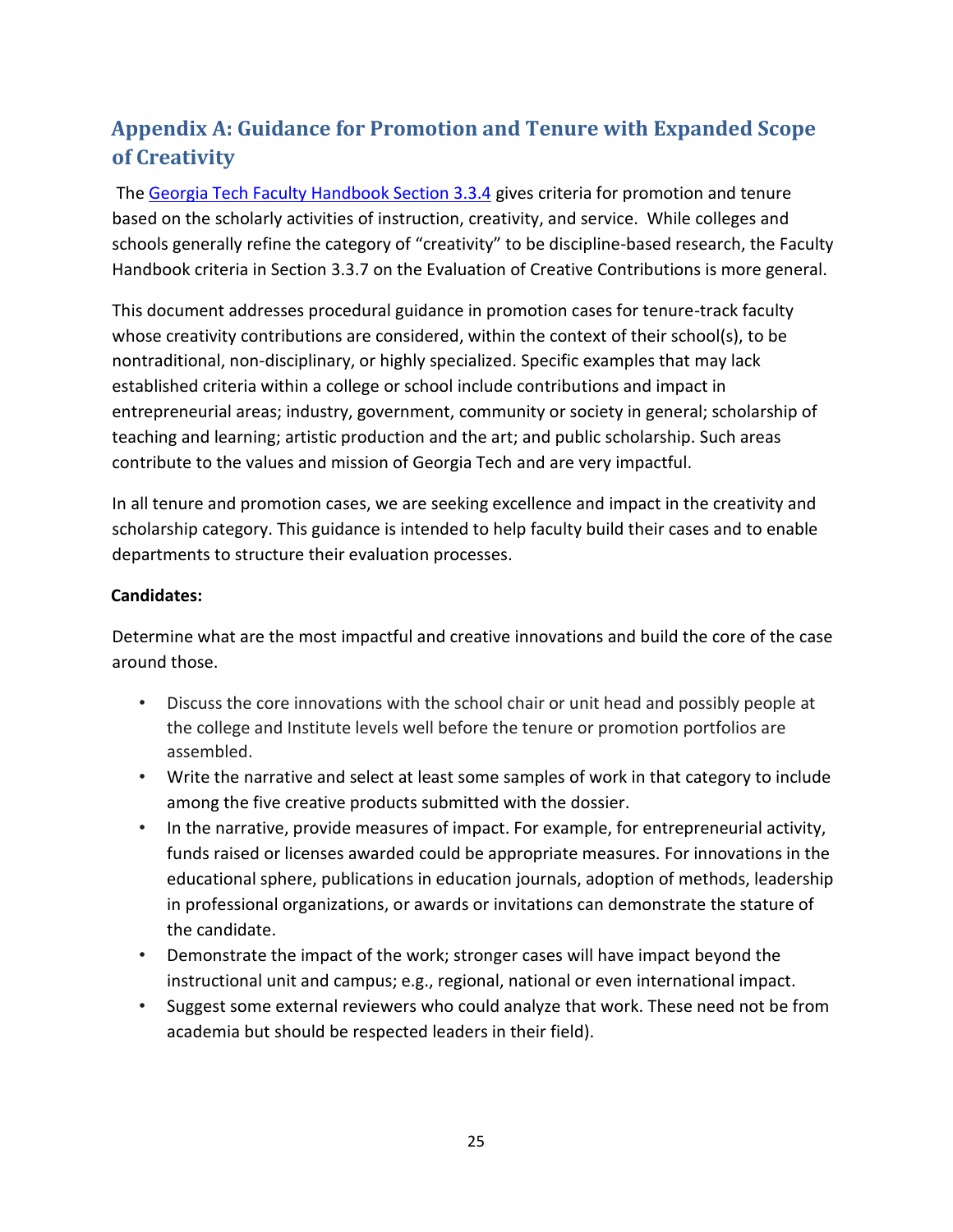- Discuss with your unit how the composition of the local review committee members might be altered to provide appropriate expertise needed to evaluate your contributions.
- Consider making appropriate changes to the format of the CV, but make sure these changes are reviewed by senior faculty and school chair. For example, faculty who have significant administrative roles can insert a section IV Summary of Higher Education Administrative and Leadership Experience in their CV (using the description/format that is in the [CV Format for Academic Professionals,](https://faculty.gatech.edu/current-faculty/promotion-tenure) Section IV)

#### **Review Committees:**

- Members of disciplinary review or first level committees should include people whose expertise is in that area, even if this means adding members to the local committee from outside of the unit
- The committee should be charged using the language in the Faculty Handbook on review criteria

#### **External Reviewers:**

- Select people who are appropriate for the topics listed as the main contributions, this might include people from industry, academic administration, government, public administration, non-profit organizations, etc.
- <span id="page-25-0"></span>• Ask reviewers to judge the innovation and the impact of the work at the regional, national, or international level.